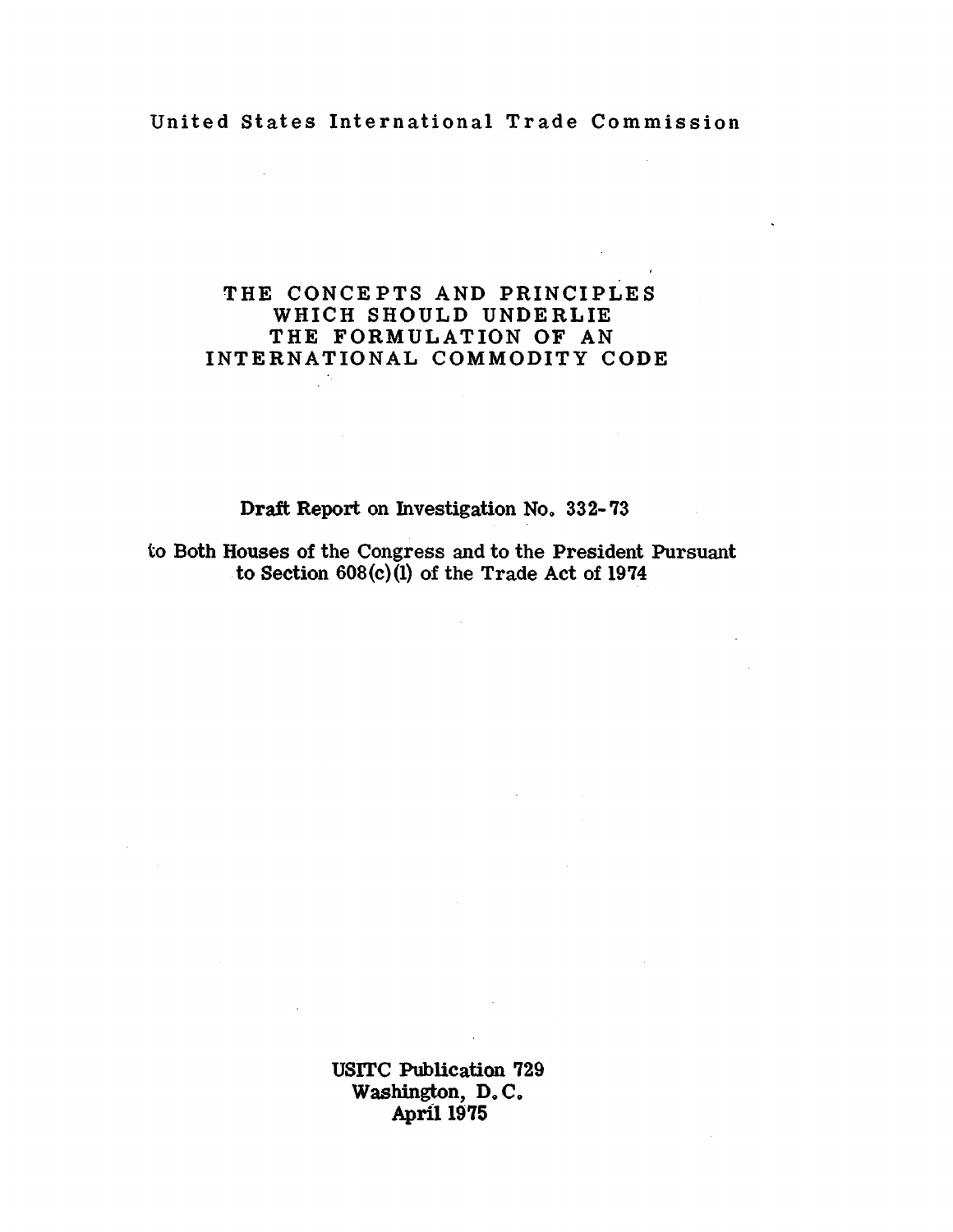# UNITED STATES INTERNATIONAL TRADE COMMISSION

# COMMISSIONERS

Catherine Bedell, Chairman Joseph 0. Parker, Vice Chairman Will E. Leonard, Jr. George M. Moore Italo H. Ablondi Daniel Minchew

Kenneth R. Mason, Secretary to the Commission

. Address all communications to . United States International Trade Commission . Washington, D. C. 20436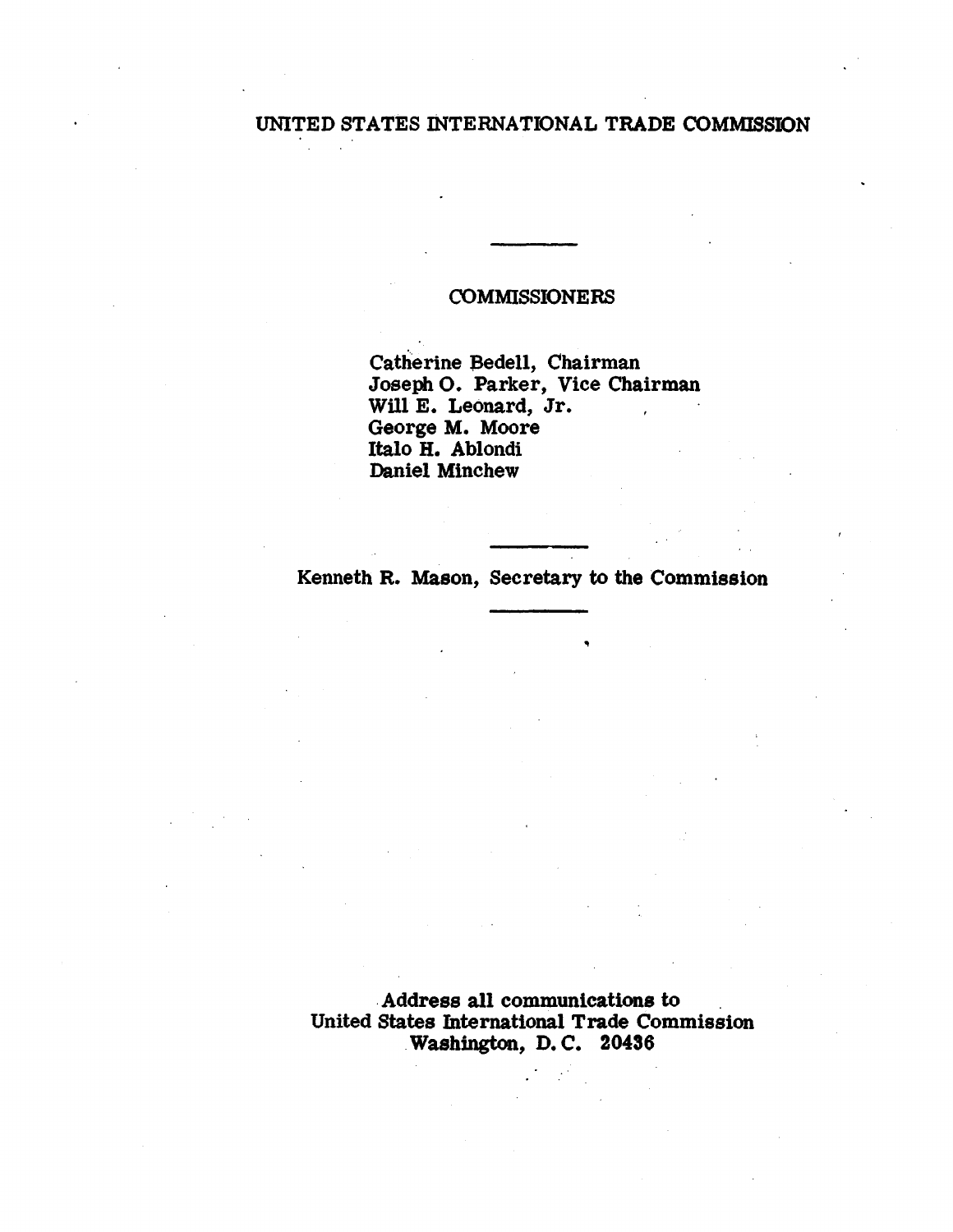# C 0 N T E N T S

 $\mathcal{L}^{\text{max}}$  .

 $\mathcal{L}^{\text{max}}_{\text{max}}$ 

 $\sim$   $\sim$ 

 $\sim$   $\sim$ 

 $\sim 10^7$ 

 $\mathcal{L}_{\text{max}}$ 

 $\frac{1}{\sqrt{2}}\frac{d\phi}{d\phi}$ 

 $\mathcal{L}(\mathcal{L}^{\text{max}})$  and  $\mathcal{L}^{\text{max}}$ 

 $\mathcal{L}^{\text{max}}_{\text{max}}$  and  $\mathcal{L}^{\text{max}}_{\text{max}}$ 

 $\mathcal{L}^{\text{max}}_{\text{max}}$  and  $\mathcal{L}^{\text{max}}_{\text{max}}$ 

 $\mathcal{L}^{\text{max}}_{\text{max}}$  and  $\mathcal{L}^{\text{max}}_{\text{max}}$ 

# $\hat{\mathcal{L}}$ Page

 $\sim$   $\sim$ 

| Β.<br>c. | The need for an international commodity code--------------<br>Concepts and principles which should underlie the |  |  |  |
|----------|-----------------------------------------------------------------------------------------------------------------|--|--|--|
|          | formulation of an international commodity code----------                                                        |  |  |  |
|          | It should be complete----------------------------<br>ı.                                                         |  |  |  |
|          | It should be systematic---------------------------<br>2.                                                        |  |  |  |
|          | 3.<br>It should constitute an enforceable legal                                                                 |  |  |  |
|          | document----------------------                                                                                  |  |  |  |
|          | It should consist of mutually exclusive<br>4.                                                                   |  |  |  |
|          | provisions which are clearly stated-------------                                                                |  |  |  |
|          | It should be capable of uniform application-------<br>5.                                                        |  |  |  |
|          | 6.<br>It should conform to the realities of trade-------                                                        |  |  |  |
|          | It should be simplified---------------------------<br>7.                                                        |  |  |  |
|          | It should be adaptable for individual uses --------<br>8.                                                       |  |  |  |
| D.       | Development of an international commodity code------------                                                      |  |  |  |
|          | Organizational framework of the code--------------<br>1.                                                        |  |  |  |
|          | The major subdivisions or schedules-------<br>а.                                                                |  |  |  |
|          | The benefits of a hierarchical or<br>Ъ.                                                                         |  |  |  |
|          | tabular arrangement--------------------                                                                         |  |  |  |
|          | The numbering system----------------------<br>$c$ .                                                             |  |  |  |
|          | The development of product classes----------------<br>2.                                                        |  |  |  |
|          | 3.<br>International body or agency for the                                                                      |  |  |  |
|          | development of the code-------------------------                                                                |  |  |  |
|          | Process of formulation-----------------------------<br>4.                                                       |  |  |  |
| Ε.       | Maintenance and administration of the international                                                             |  |  |  |
|          |                                                                                                                 |  |  |  |
| F.       |                                                                                                                 |  |  |  |
|          |                                                                                                                 |  |  |  |
|          |                                                                                                                 |  |  |  |

 $\label{eq:2} \frac{1}{\sqrt{2}}\sum_{i=1}^n\frac{1}{\sqrt{2}}\sum_{i=1}^n\frac{1}{\sqrt{2}}\sum_{i=1}^n\frac{1}{\sqrt{2}}\sum_{i=1}^n\frac{1}{\sqrt{2}}\sum_{i=1}^n\frac{1}{\sqrt{2}}\sum_{i=1}^n\frac{1}{\sqrt{2}}\sum_{i=1}^n\frac{1}{\sqrt{2}}\sum_{i=1}^n\frac{1}{\sqrt{2}}\sum_{i=1}^n\frac{1}{\sqrt{2}}\sum_{i=1}^n\frac{1}{\sqrt{2}}\sum_{i=1}^n\frac{1$ 

 $\mathcal{L}^{\mathcal{L}}(\mathcal{L}^{\mathcal{L}})$  and  $\mathcal{L}^{\mathcal{L}}(\mathcal{L}^{\mathcal{L}})$  and  $\mathcal{L}^{\mathcal{L}}(\mathcal{L}^{\mathcal{L}})$ 

 $\mathcal{L}^{\text{max}}_{\text{max}}$  and  $\mathcal{L}^{\text{max}}_{\text{max}}$ 

 $\mathcal{L}^{\text{max}}_{\text{max}}$  and  $\mathcal{L}^{\text{max}}_{\text{max}}$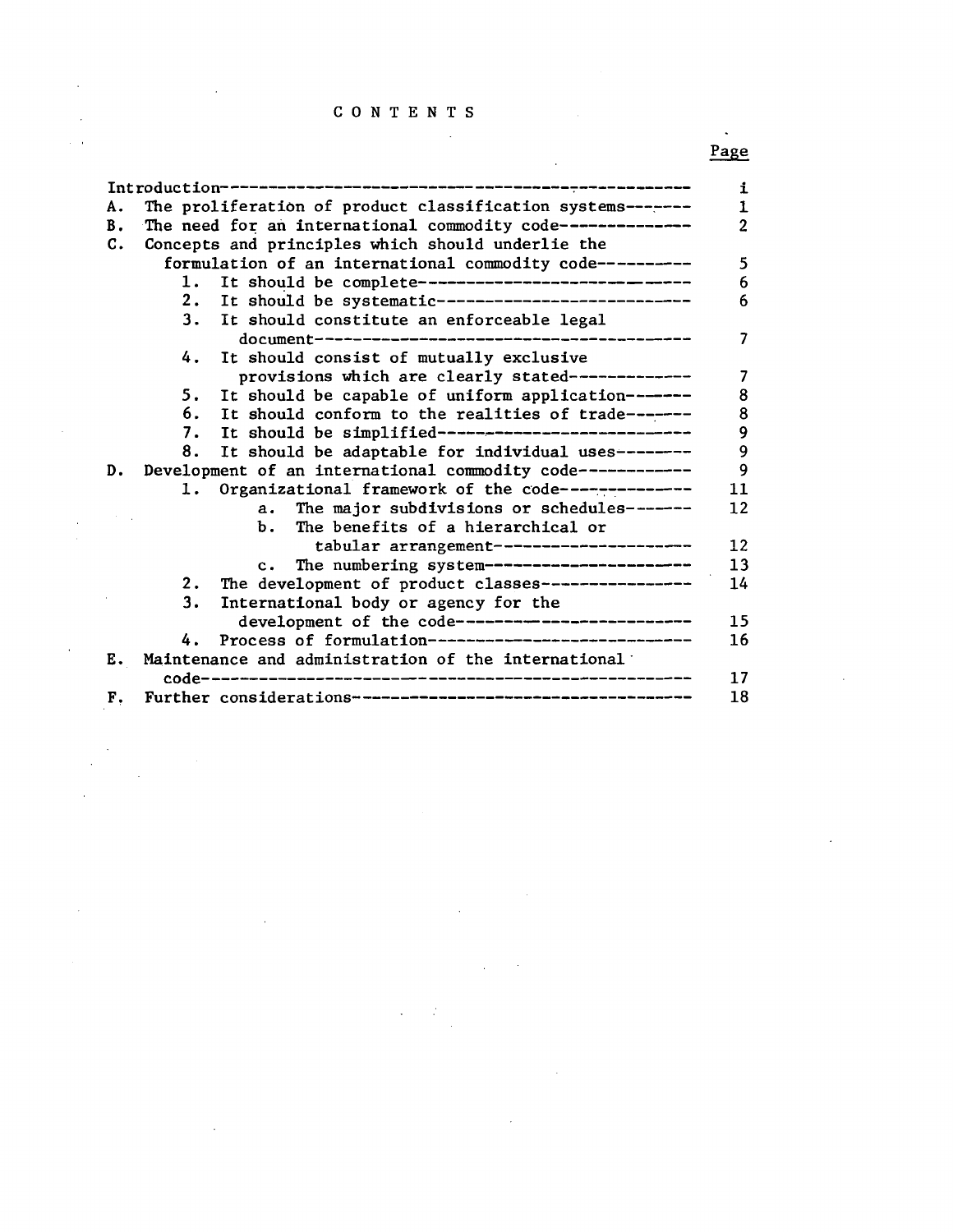$\label{eq:2.1} \mathcal{L}(\mathcal{L}(\mathcal{L})) = \mathcal{L}(\mathcal{L}(\mathcal{L})) = \mathcal{L}(\mathcal{L}(\mathcal{L})) = \mathcal{L}(\mathcal{L}(\mathcal{L})) = \mathcal{L}(\mathcal{L}(\mathcal{L})) = \mathcal{L}(\mathcal{L}(\mathcal{L})) = \mathcal{L}(\mathcal{L}(\mathcal{L})) = \mathcal{L}(\mathcal{L}(\mathcal{L})) = \mathcal{L}(\mathcal{L}(\mathcal{L})) = \mathcal{L}(\mathcal{L}(\mathcal{L})) = \mathcal{L}(\mathcal{L}(\mathcal{L})) = \math$ 

 $\label{eq:2.1} \frac{1}{\sqrt{2}}\int_{\mathbb{R}^3}\frac{1}{\sqrt{2}}\left(\frac{1}{\sqrt{2}}\right)^2\frac{1}{\sqrt{2}}\left(\frac{1}{\sqrt{2}}\right)^2\frac{1}{\sqrt{2}}\left(\frac{1}{\sqrt{2}}\right)^2\frac{1}{\sqrt{2}}\left(\frac{1}{\sqrt{2}}\right)^2\frac{1}{\sqrt{2}}\left(\frac{1}{\sqrt{2}}\right)^2\frac{1}{\sqrt{2}}\frac{1}{\sqrt{2}}\frac{1}{\sqrt{2}}\frac{1}{\sqrt{2}}\frac{1}{\sqrt{2}}\frac{1}{\sqrt{2}}$ 

 $\label{eq:2.1} \frac{1}{\sqrt{2}}\int_{\mathbb{R}^3}\frac{1}{\sqrt{2}}\left(\frac{1}{\sqrt{2}}\right)^2\frac{1}{\sqrt{2}}\left(\frac{1}{\sqrt{2}}\right)^2\frac{1}{\sqrt{2}}\left(\frac{1}{\sqrt{2}}\right)^2\frac{1}{\sqrt{2}}\left(\frac{1}{\sqrt{2}}\right)^2.$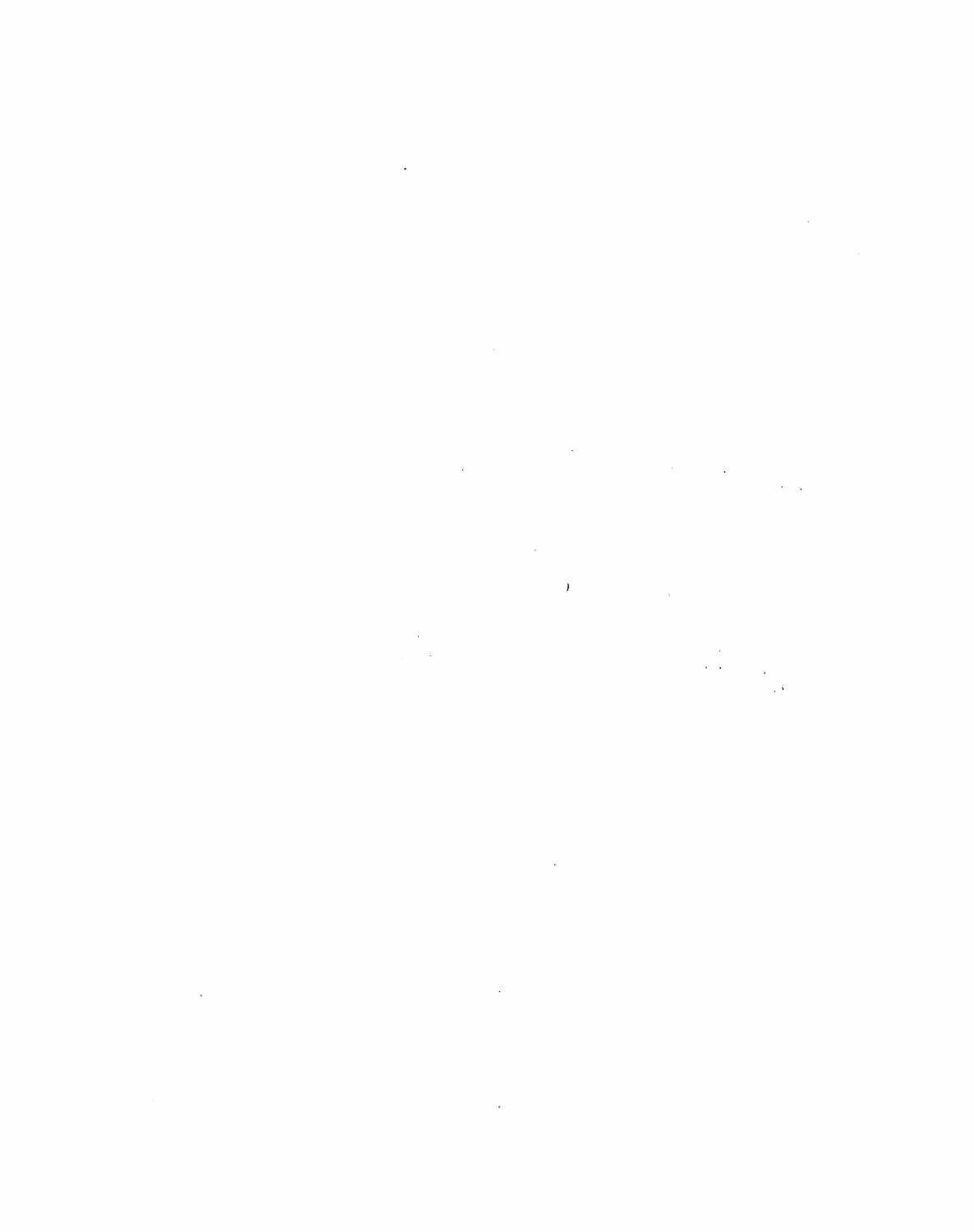#### **INTRODUCTION**

This report to both Houses of the Congress and to the President on the concepts and principles which should underlie the formulation of an international commodity code has been prepared in connection with  $\texttt{U.S.}$ International Trade Commission Investigation No. 332-73, initiated on February 4, 1975, in accordance with section 608(c) of the Trade Act of 1974 (Pub. L. No. 93-618, approved January 3, 1975). That section directs the Commission to undertake an investigation under section  $332(g)$ of the Tariff Act of 1930 (19 U.S.C. 1332 $(g)$ ) which would provide the basis for--

> (1) a report on the appropriate concepts and principles which should underlie the formulation of an international commodity code adaptable for modernized tariff nomenclature purposes and for recording, handling, and reporting of transactions in national and international trade, taking into account how such a code could meet the needs of sound customs and trade reporting practices reflecting the interests of United States and other countries, such report to be submitted to both Houses of Congress and to the President as soon as feasible, but in any event, no 1.  $x$  than June 1, 1975; 1/ and

(2) full and innnediate participation by the United States International Trade Commission in the United States contribution to technical work of the Harmonized System Committee under the Customs Cooperation Council to assure the recognition of the needs of the United States business community in the development of a Harmonized Code reflecting sound principles of commodity identification and specification and modern producing methods and trading practices.  $2/$ 

1/ The U.S. International Trade Commission and the U.S. Department of Commerce are jointly conducting a related study pursuant to sec. 608(b) of the Trade Act of 1974 that will identify "the appropriate principles and concepts which should guide the organization and development of an enumeration of articles which would result in comparability of United States import, production, and export data."

2/ The Customs Cooperation Council (CCC) is presently undertaking a project to develop a Harmonized Commodity Description and Coding System (HCC) for use in facilitating (1) customs administration, (2) the analysis of trade information, and (3) the preparation and processing of

(Continued)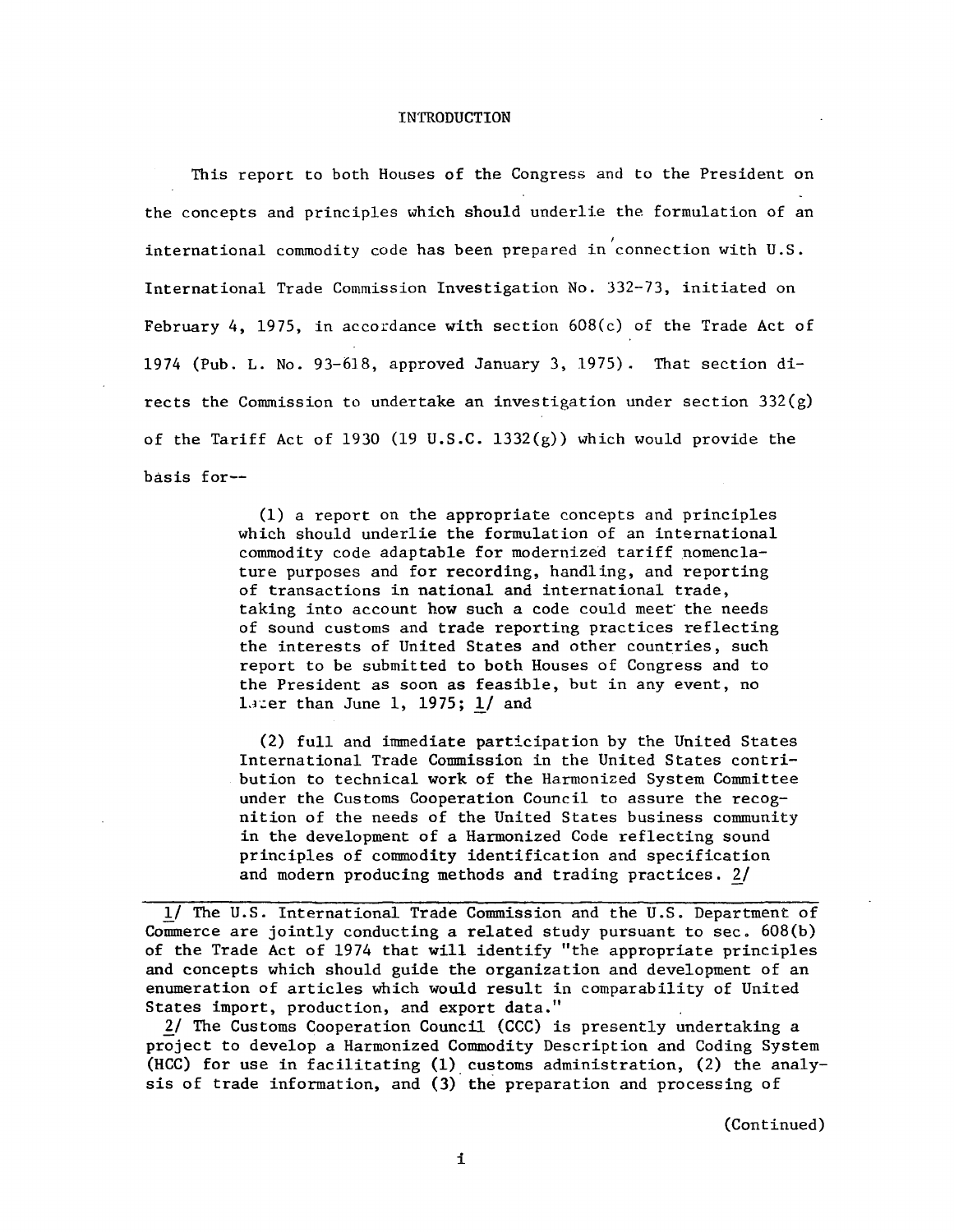The foregoing provisions reveal the interest of the United States in the international efforts already in progress under the aegis of the Customs Cooperation Council (CCC) in Brussels, Belgium to develop a modern international product nomenclature designed to meet the diverse customs, statistical, and transportation needs of the United States and other countries.

#### (Continued)

transport documentation. The CCC, a 75-member intergovernmental organization with headquarters in Brussels, Belgium, was created to study problems of tariff classification, valuation, and customs administration. The responsibility for the formulation of the HCC has been assigned to the Harmonized System Committee (HSC). The following countries, economic union, and international organizations are members of the HSC:

### Countries and Economic Union

Australia Canada Czechoslovakia European Community France

India Japan United Kingdom United States

## International Organizations

Customs Co-operation Council (CCC) - Nomenclature Committee Customs Co-operation Council (CCC) - Secretariat Economic Commission for Europe (ECE) European Trade Promotion Organizations Conference (ETPO) General Agreement on Tariffs and Trade (GATT) International Air Transport Association(IATA) International Chamber of Shipping (ICS) International Standard Organization (ISO) International Union of Railways (UIC) North Atlantic Treaty Organization (NATO) United Nations Statistical Office (UNSO)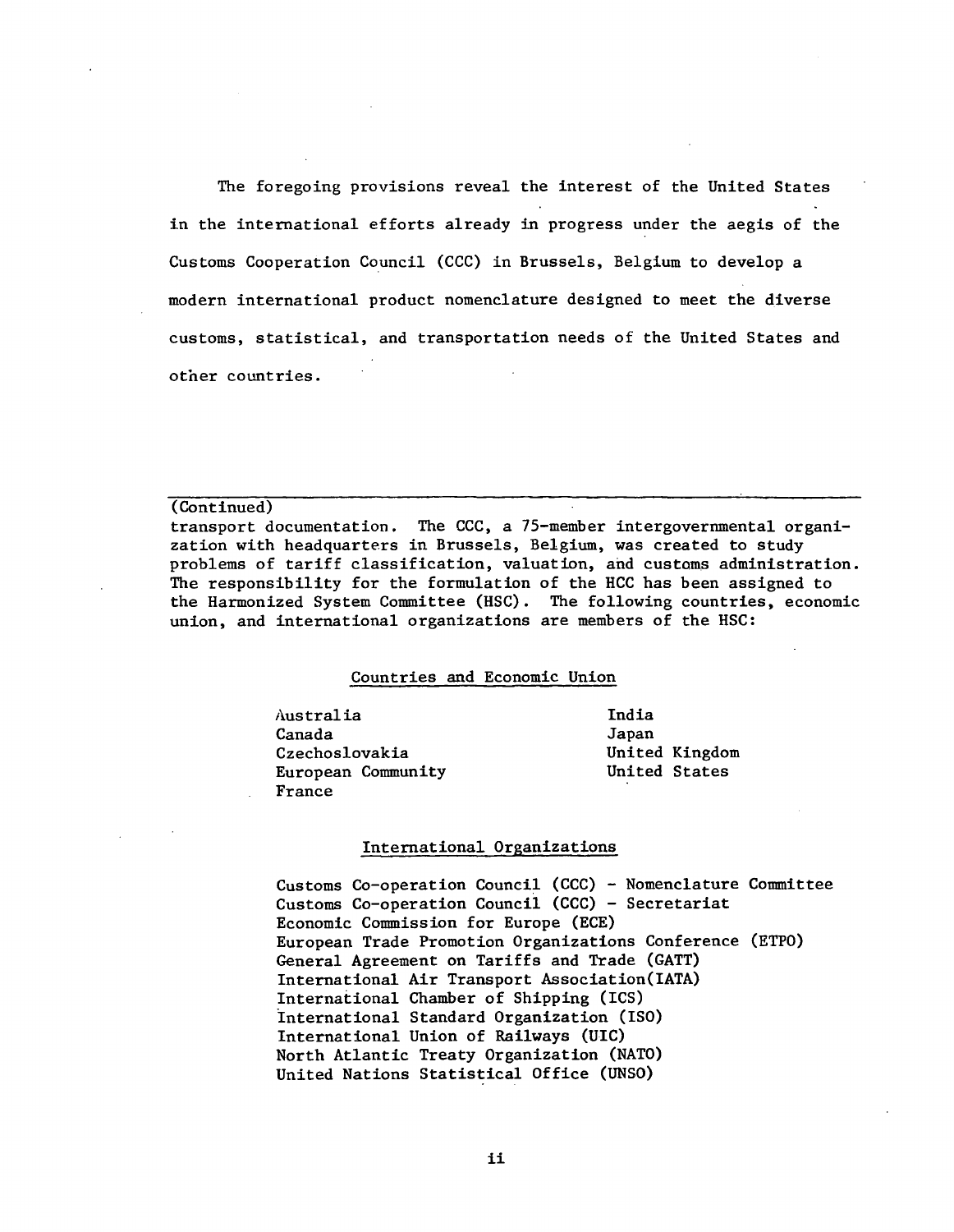## A . THE PROLIFERATION OF PRODUCT CLASSIFICATION SYSTEMS

Since the close of World War II, a significant number of product classification systems have emerged as instruments for regulating, recording, and measuring economic activity, both at nationai and international levels. At the national level product nomenclatures are used for the imposition of customs tariffs, the collection of data on imports and exports, the determination of freight charges for each mode of carrier, and the collection of statistics on the volume of domestic production and/or shipments. Some countries, including the United States, use separate systems for each specific purpose. Other countries have adopted the Brussels Tariff Nomenclature (BTN) ·and the Standard International Trade Classification (SITC) as the basis for the imposition of customs duties and the collection of data on imports and exports. These two systems have also been employed by a number of countries for collecting information on domestic production. However, where the BTN and SITC have been adopted, each country has created subheadings which frequently differ from those used in other countries, and even differ within each country depending upon the particular aspects of trade (imports, exports, domestic production) for which the system is used. In those cases where the international system has not been employed, concordances are used to report, in terms of the international system, data which were collected under a different system.

Since there is no universally accepted freight tariff classification system, each major mode of carrier maintains its own product code. The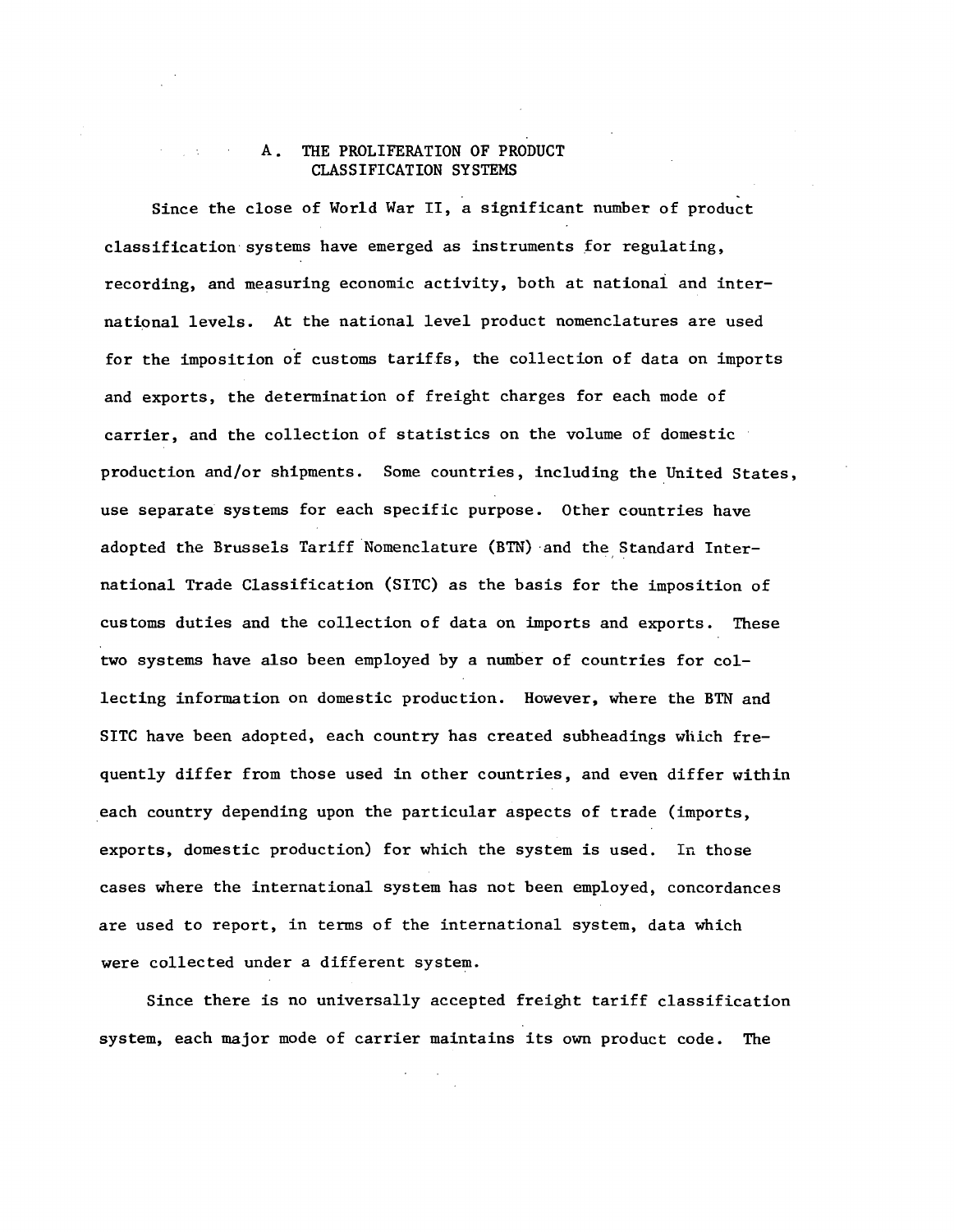codes employed for freight purposes are markedly different from one another and from those used for customs and statistical purposes.

The major existing classification systems contain significant differences in organization; in the scope of their product classifications, and in the application of interpretative rules, if any, governing these classifications. The methods employed to administer these systems also vary from consistently effective enforcement by qualified personnel to voluntary compliance without means for effective enforcement. Little effort has been made toward maintaining and improving many of these systems to take into account significant changes in economic conditions, technology, and commercial trading practices.

B. THE NEED FOR AN INTERNATIONAL COMMODITY CODE

The use of a multitude of different systems has several important, and often costly, consequences for both national and international trade. The use of discordant national systems for collecting and reporting data on imports, exports, and domestic production and the resulting lack of comparability in international trade data seriously hamper the analysis of trade and production information by trade analysts, economists, business planners, trade negotiators, and policymakers. It has been stated that "incompatible data are useless data."  $1/$  Concordances used to achieve · comparability between different codes are not an adequate substitute for the collection and reporting of data under comparable systems, particularly where comparable information is sought at a detailed level of prod-

<sup>1/</sup> Wassily Leontief, "Theoretical Assumptions and Nonobrerved Facts," The American Economic Review. Vol. LXI, No. 1 (March 1971),  $\varphi$ . 1-7.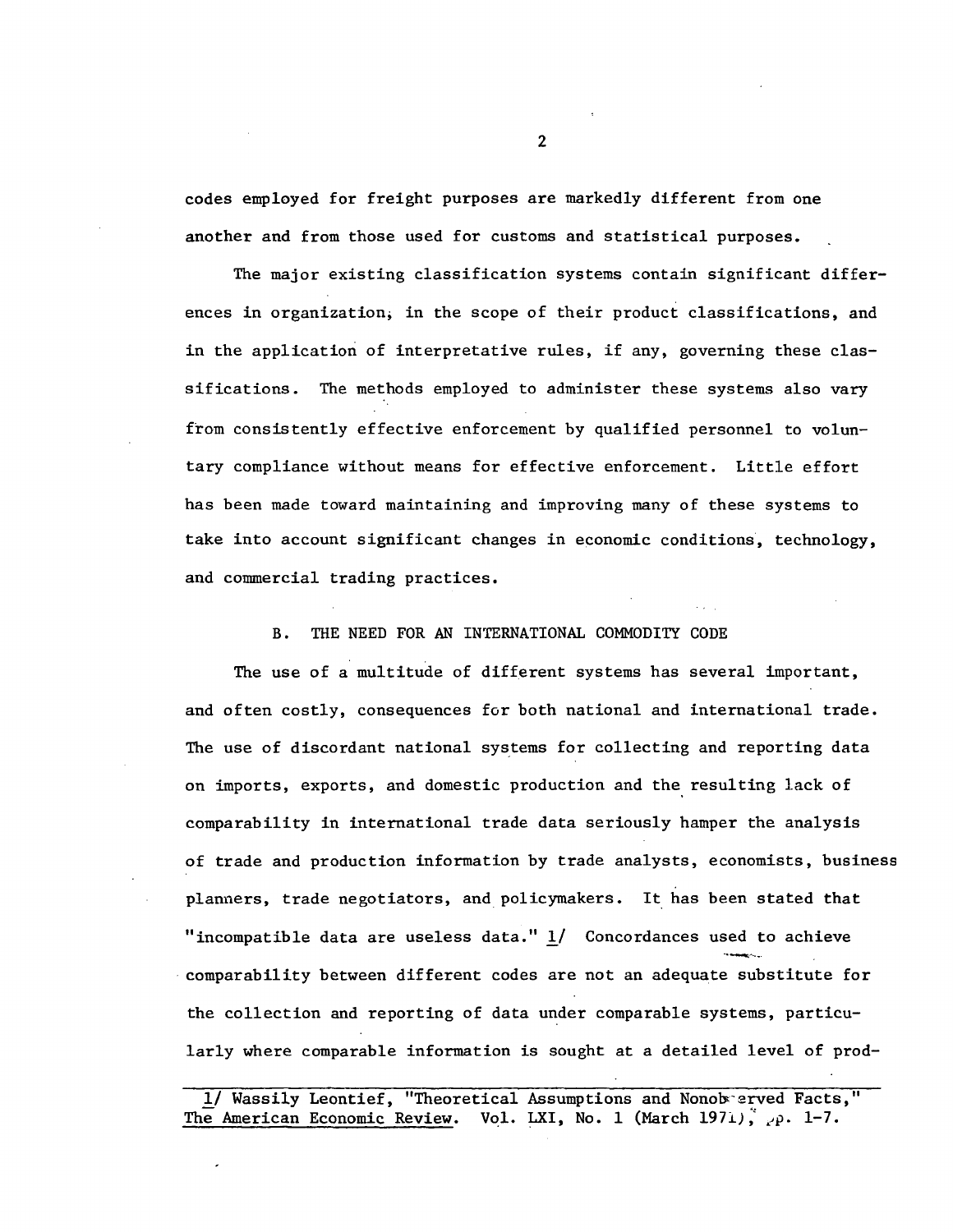uct refinement. The difficulties associated with identifying product definitional and other differences between systems and in obtaining sufficient information to reconcile those differences make the use of concordances at their best an unreliable tool in economic analysis. These difficulties are further compounded by the fact that the various systems are ordinarily administered by different organizations or agencies with little or no opportunity for--or inclination toward--substantive coordination between them.

The multiplicity of codes for ship, plane, truck, and rail traffic, for customs tariffs, and for the collection of statistical data on trade also imposes considerable and unnecessary burdens upon traffic managers, freight forwarders, administrative officers, customs brokers, and others concerned with the planning of commercial shipments, the preparation and processing of related trade documentation, and the enforcement of customs and related laws. The difficulties associated with the repetitive reclassification of goods are particularly acute with regard to international shipments involving intermodal transport and the transshipment of goods through the customs territory of several countries. The great number of these codes and their lack of substantive comparability make efforts at introducing cost and time efficiencies in the movement of goods difficult and curtail the effective use of automated data-exchange systems for this purpose.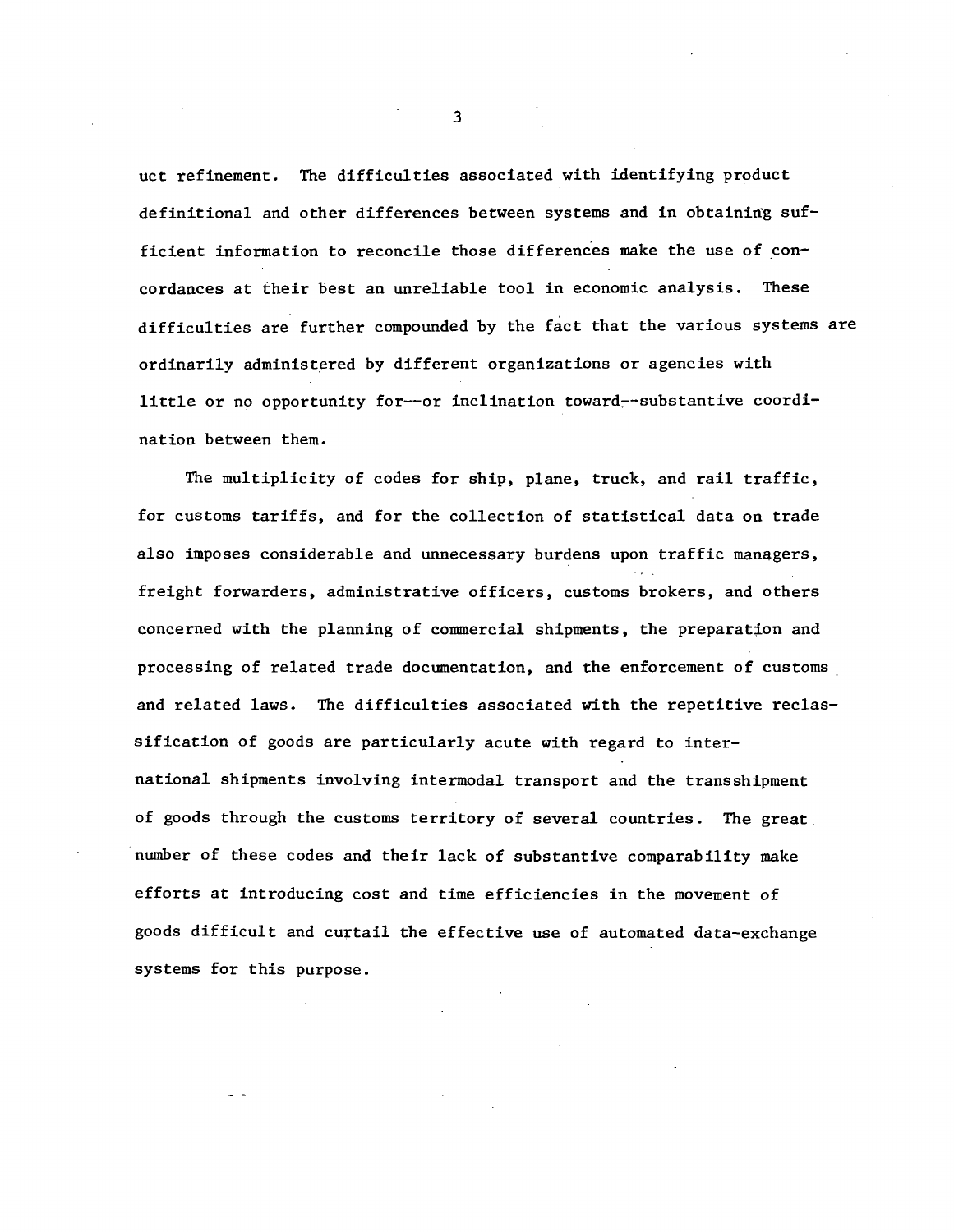The benefits of an international commodity code adaptable for a number of generally compatible national and international uses may be summarized as follows:

- 1. The use of a single system as a base for the collection and reporting of relevant data on imports, exports, and production at the national level would--
	- (a) facilitate the publication of useful trade data;
	- (b) permit more reliable analysis of national trade information; and
	- (c) make feasible the implementation of a centralized and efficient program for the administration and authoritative and enforced interpretation of national systems.
- 2. The use of a single uniform commodity code adapted for national and international transport purposes could result in--
	- (a) the achievement of a substantial reduction in the costs and time spent in reclassifying goods as they move from the purview of one classification system to another, in the verification of product classifications, and in the administration, without consequent loss of effectiveness, of various classification systems; and
	- (b) the further standardization of transport documentation and the automated transmission of detailed product information by the use of a single product identification number throughout a commercial transaction.
- 3. The use of a single product code for international trade purposes would--
	- (a) permit the analysis of comparable international trade data;
	- (b) promote a greater degree of certainty and understanding in the negotiation, application, and interpretation of trade agreements; and
	- (c) relieve countries and organizations from the burdens of reporting trade data which were collected under different and discordant systems to international bodies or agencies.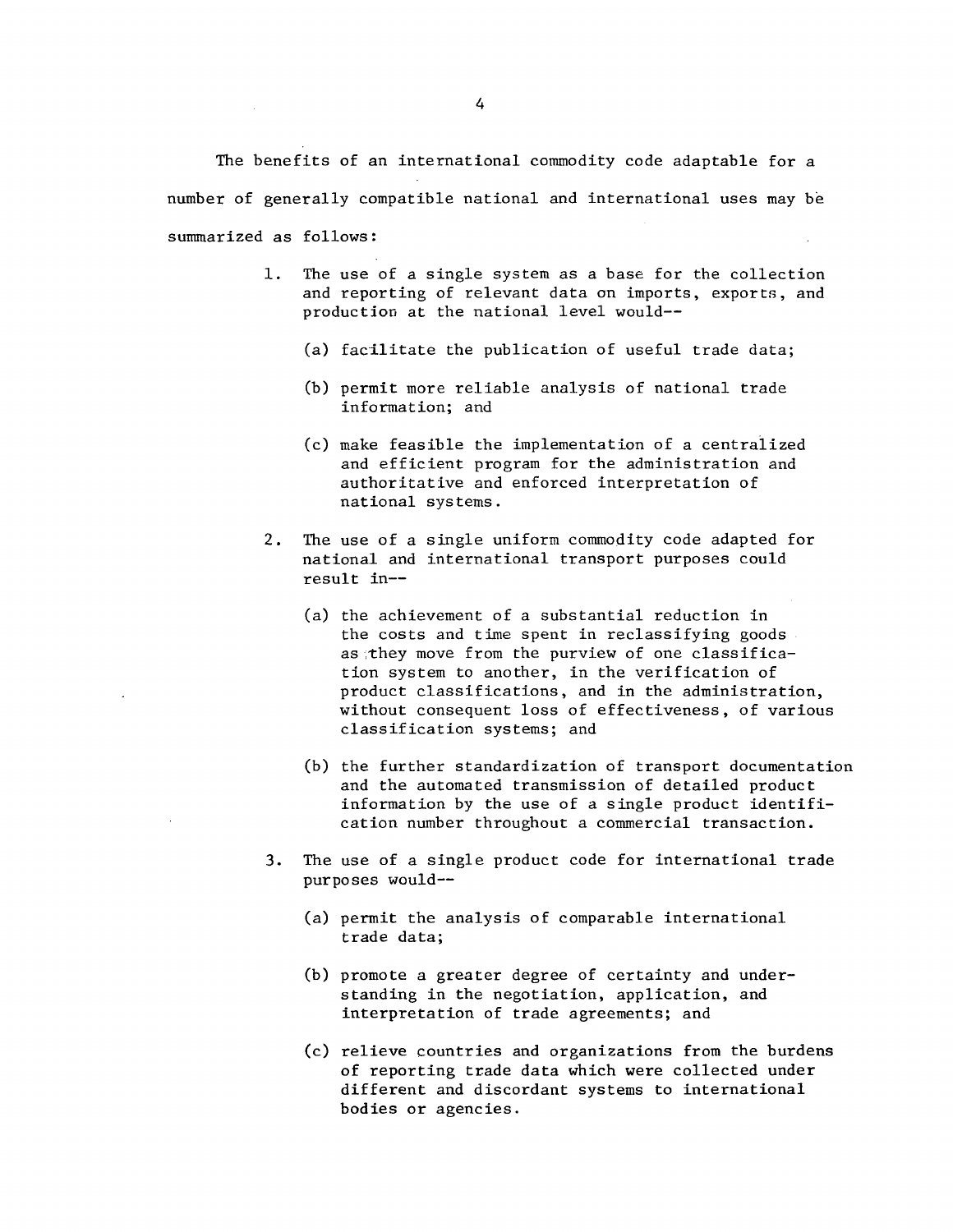# C. CONCEPTS AND PRINCIPLES WHICH SHOULD UNDERLIE THE FORMULATION OF AN INTERNATIONAL COMMODITY CODE

The difficulties in the formulation of an international commodity code are as manifest as the potential benefits. If completed and implemented, the code would be used by or be of benefit to a substantial cross section of transport, industrial, and governmental interests, including customs administrators, trade statisticians, analysts, economists, policymakers, carriers, importers, exporters, and manufacturers. Input from all these sources would, therefore, be necessary if the system is to satisfy, to the extent practicable, the multitude of interests concerned. The difficulties incident to recognizing numerous and diverse national interests are magnified when considering the'formulation of a comprehensive code on an international level. Practical problems of formulation and subsequent implementation, such as reaching agreement on universally accepted product definitions, on terms which have uniformly recognized and understood meanings in international trade, on useful levels of product refinement and in conforming existing tariff systems, trade laws and regulations, and international agreements to the code, are significant.

In directing the Commission to report on the concepts and principles which should underlie the formulation of an international commodity code, the Congress indicated that the code should be "adaptable for modernized tariff nomenclature purposes and for recording, handling, and reporting of transactions in national and international trade  $\ldots$   $\ldots$  "  $1/$  Thus, the code should serve three fundamental purposes: (1) It should be suitable

 $1/$  Sec.  $608(c)(1)$ , Trade Act of 1974 (Pub. L. No. 93-618)(1975).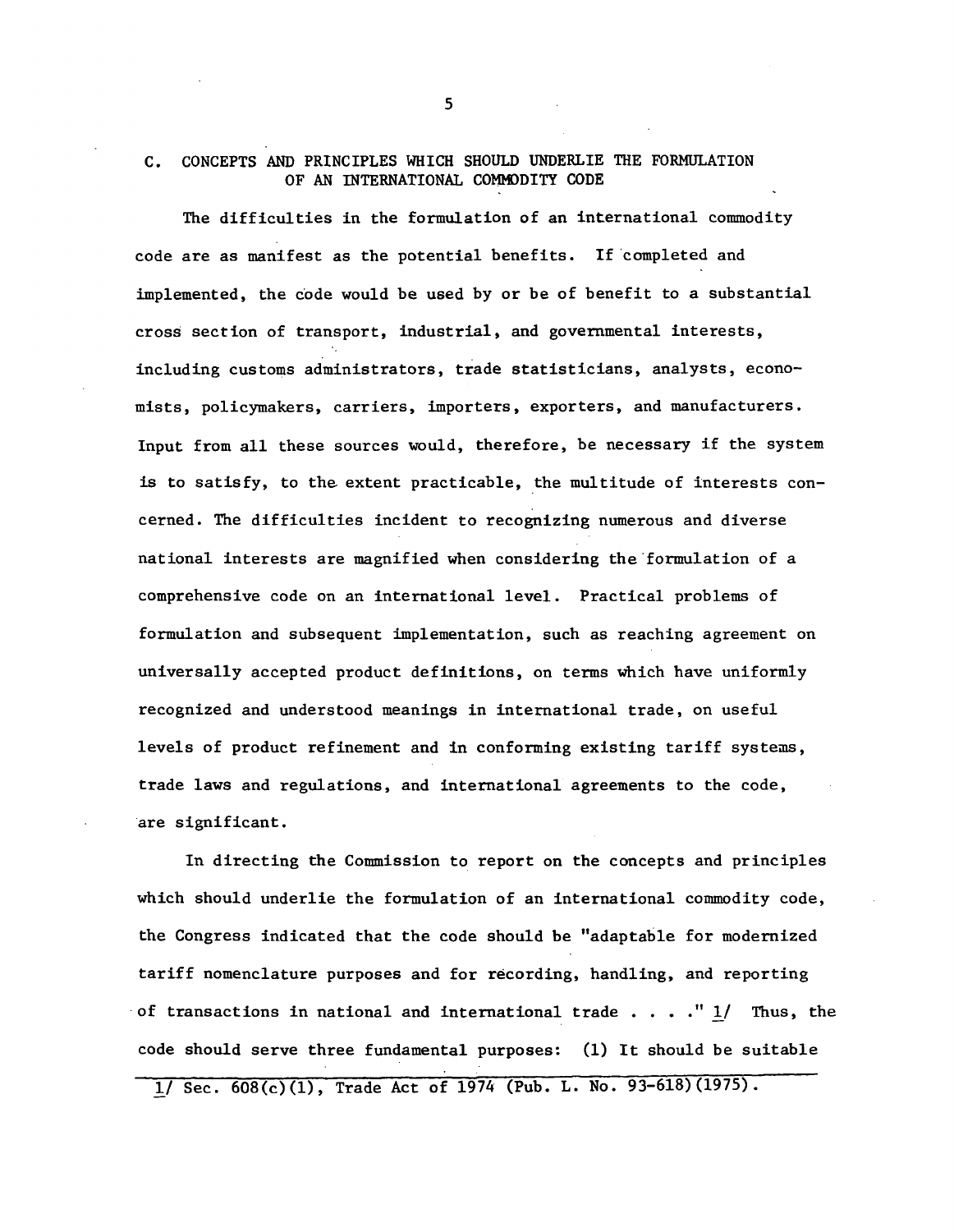for use by various countries and customs unions for determining the rights and obligations of importers and exporters as to applicable rates of duty and other import and export restrictions and controls; (2) it should provide the basis for collecting detailed product data regarding each country's imports, exports, and production; and (3) it should facilitate the preparation and processing of transportation documentation.

A characteristic common to most product nomenclatures is that they are intended to capture and to differentiate in varying degrees of specificity the host of articles which enter into commerce. The key to successful development of the system, therefore, lies in the extent to which the products of commerce are set forth in sufficient detail within a complete, systematic, and administrable structure reflective of current and anticipated technologies of production and peculiarities of trade.

The concepts and principles which should underlie the formulation of an international commodity code suitable to satisfy the above purposes are commented on below.

### 1. It should be complete

Ç.

The code must comprise a complete system of product descriptions or categories covering all articles of trade. The basic core or framework must provide for the appropriate classification of every known article, as well as articles yet to be developed, under either specific or general categories.

## 2. It should be systematic

The overall organization of the code is of critical concern since poor organization can make it unnecessarily complex and can unduly ob-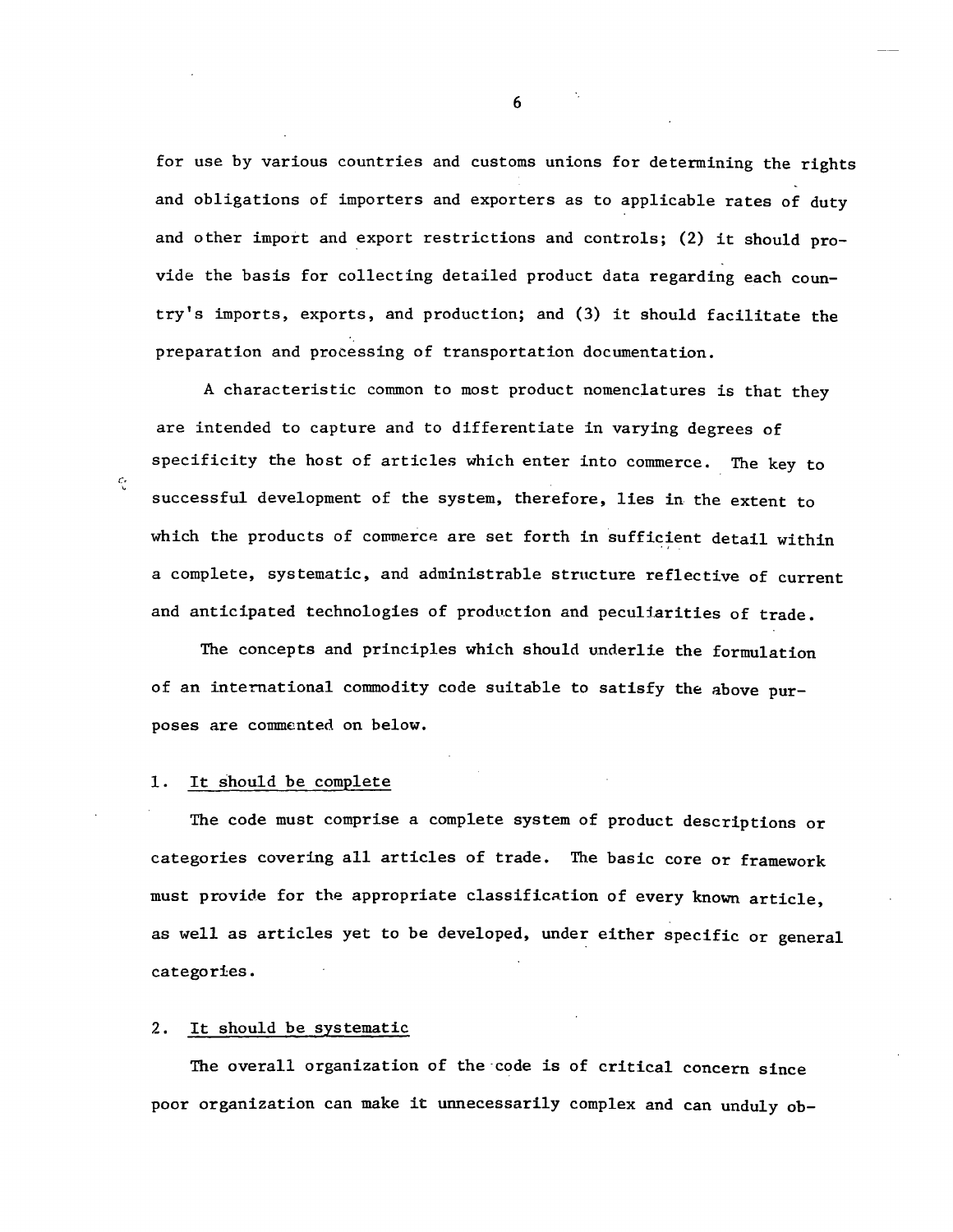struct the use of the system. To the extent practicable, the various  $\sim$  product categories should be systematically arranged in logical sequence and each individual product category identified with its own distinctive number. The organization and the numbering system should be as simple as possible and should be correlated. The use of a nonconsecutive numbering system should also be employed to permit new product classes to be inserted into the system in logical sequence and to avoid undue constriction in the number of possible provisions. A detailed alphabetical.index and explanatory materials should also be provided.

#### 3. It should constitute an enforceable legal document

It follows that the core or framework of the code-must be organized and formulated as an enforceable legal document capable of adaptation to reflect import and export restrictions and controls and suitable for legislative enactment, administration by customs and transport officers, and judicial review.

# 4. It should consist of mutually exclusive provisions which are clearly stated

Each product should be provided for in the system in one, and only one, provision. Duplicative and overlapping product categories, although sometimes unavoidable, greatly complicate interpretation and should be kept to a necessary minimum and, then, with their classification priorities clearly expressed. In addition, the wording of the product cate-.gories and of the system or organizational framework within which they are set should be plain, clear, and unambiguous so as to. insure the prompt classification of merchandise with reasonable certainty and predictability.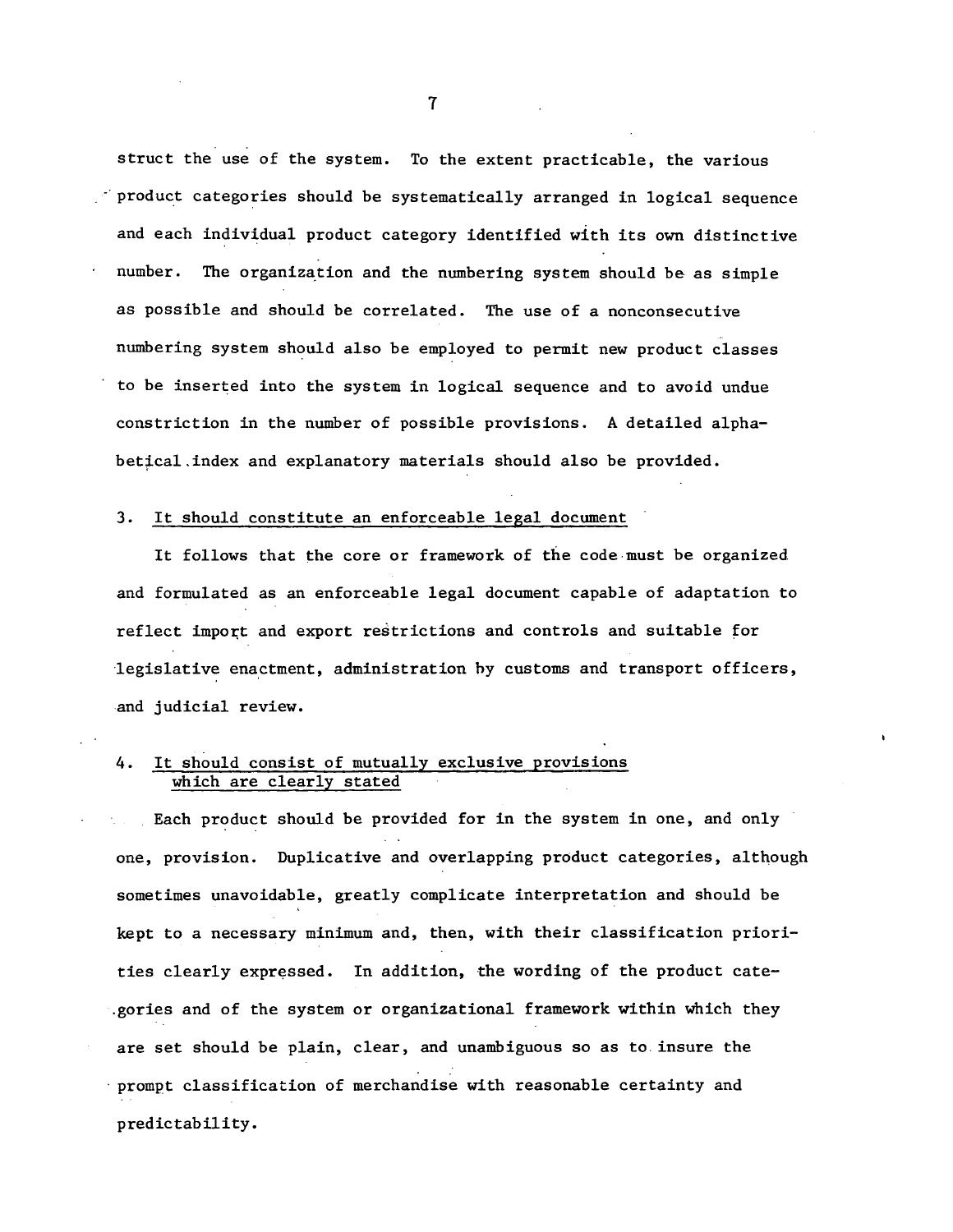## 5. It should be capable of uniform application

The adoption of the code by a number of nations and organizations would render it a document of significant commercial importance. It is important therefore that it be capable of uniform application. To the extent practicable, articles should be properly classifiable within the system by reference to their intrinsic characteristics, without reliance upon extrinsic factors such as subsequent or intended use or the process of manufacture. In addition, the system should avoid the use of rules of interpretation which are not susceptible of uniform application and which thereby cannot yield uniformity of result.

#### 6. It should conform to the realities of trade

The product distinctions explicitly or implicitly recognized in the system and the product definitions contained therein should be compatible with and reflect accepted international trade practices of product differentiation.

It is important in this respect to note that the objective of a single nomenclature for trade and transport purposes is a means to an end and not an end in itself. Its primary purpose is to improve the procedures for processing commercial transactions and to promote the col-1 ec tion of comparable trade information. These objectives cannot be realized solely from the universal use of the same system, for comparable but meaningless data are as useless as incomparable data. For this reason it is imperative that the code be developed as a modern system, reflective of existing and anticipated concepts of trade practice and responsive to sound principles of product definition and identification.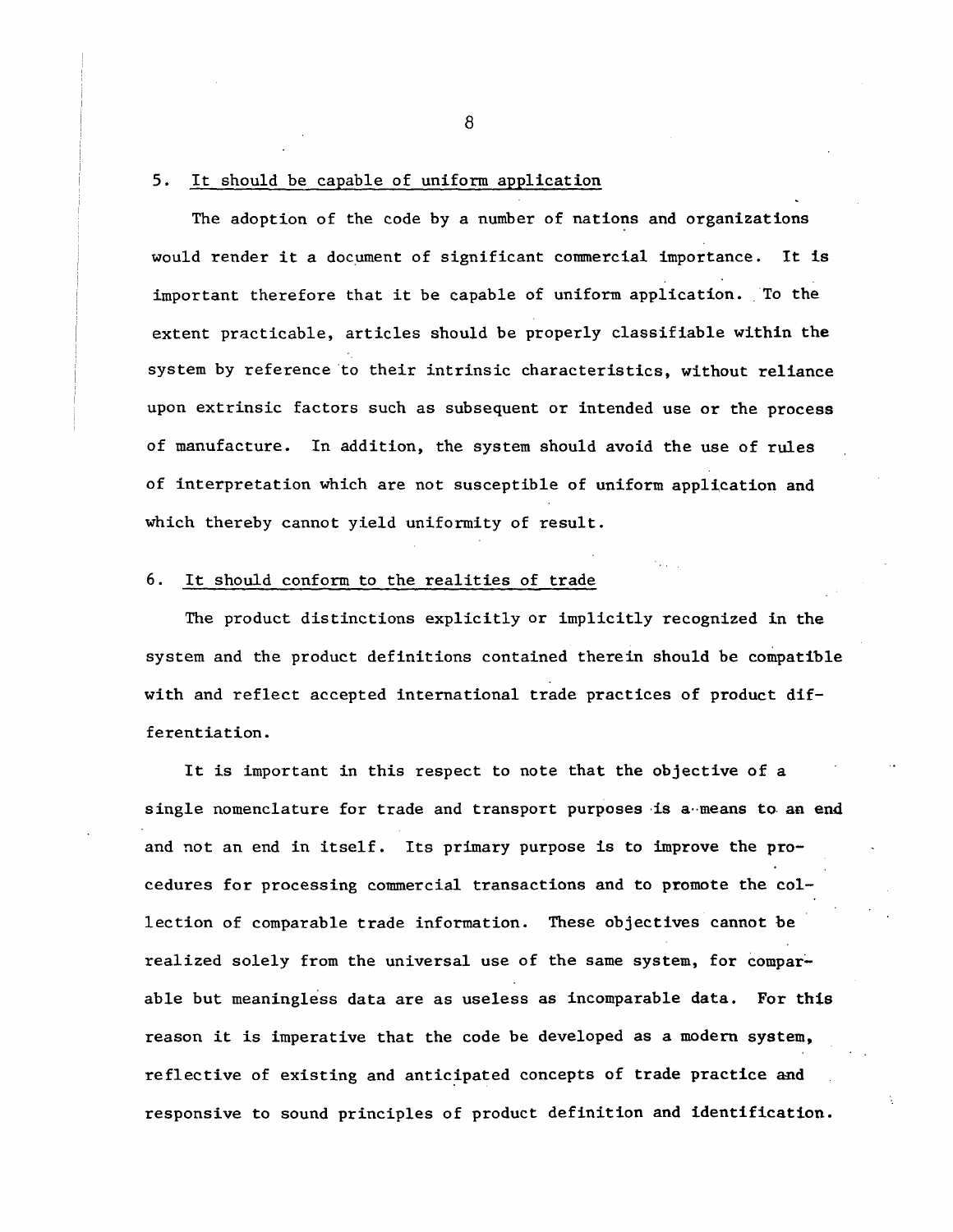#### 7. It should be simplified

Care should be taken not to complicate future administration or use by the promulgation of provisions which render the system unduly complex. In seeking the development of a complete system, consideration should be given to the ease with which classification decisions can be made.

## 8. It should be adaptable for individual uses

It is recognized that the needs to which the code are to respond differ depending upon (1) the specific purposes for which the system is to be applied, and  $(2)$  the requirements of the individual user. The code should, therefore, be adaptable to meet the individual requirements of . potential users.

#### D. DEVELOPMENT OF AN INTERNATIONAL COMMODITY CODE

The current confusion arising from the many discordant product codes is not a basis for concluding that the solution lies in the creation of one comprehensive international product nomenclature that would automatically satisfy on a continuing basis the individual requirements of each and every user at both the national and international levels. To the contrary, the development of such a system appears to be impracticable. The differences in trade policy at the national level with respect to regulating imports and exports and obtaining relevant economic data to measure such trade will necessarily impose limitations on the degree of product refinement possible in the international product nomenclature. The refined product detail required for transportation documentation at the international level also introduces structural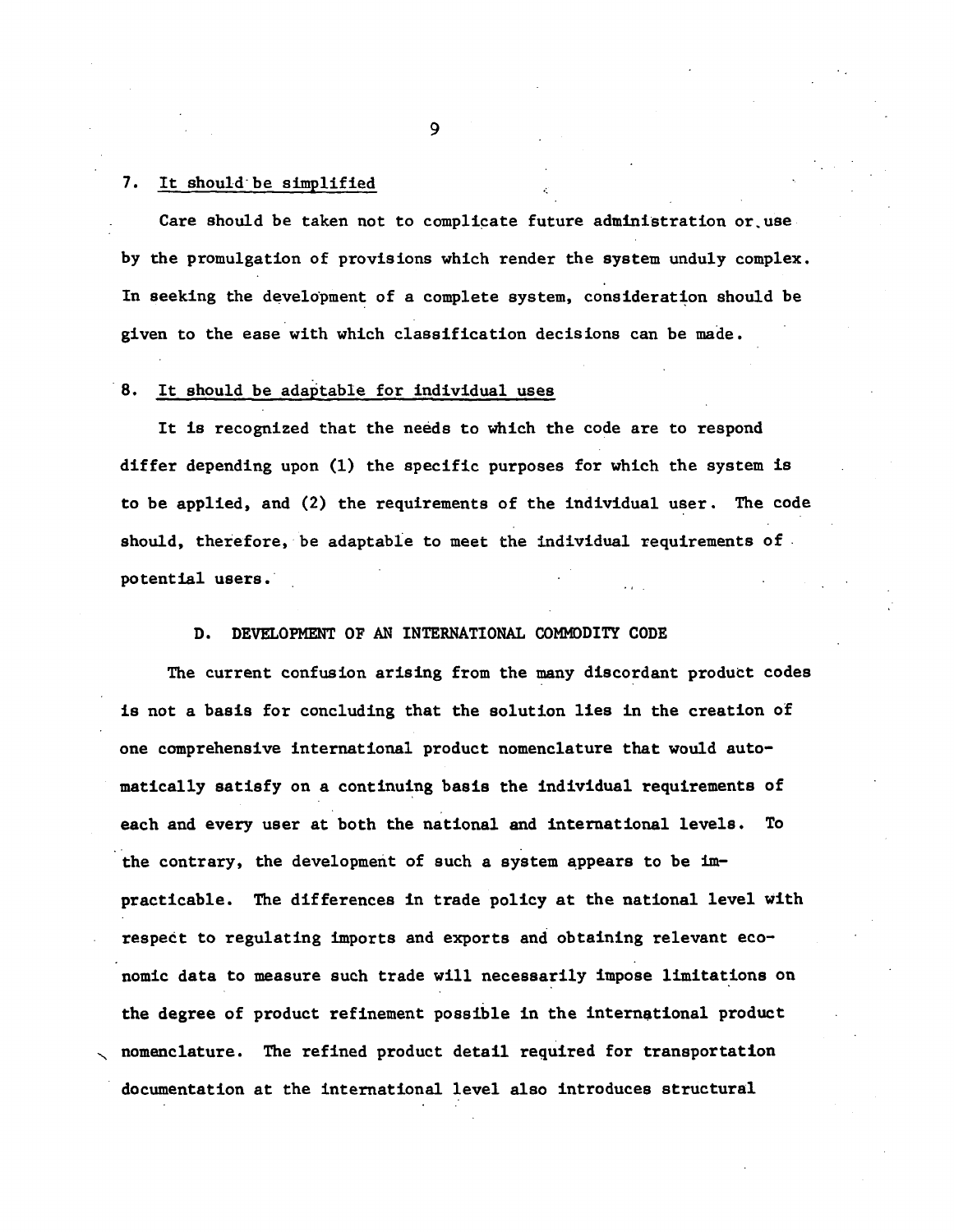nomenclature rigidity which is incompatible with the flexibility requisite to the implementation of requirements of national trade policy and **trade** analysis.

These conflicts might reasonably be resolved by the development of a basic international commodity code with, for example, four-digit item numbers for product classes to which  $(1)$  a national numerical suffix could be added for national trade purposes and  $(2)$  an international numerical suffix could be added to provide the necessary product detail for freight documentation purposes. There are distinct advantages to be gained from such an arrangement. The basic international code could be designed to reflect only that degree of product detail or refinement not incompatible with the diverse national trade requirements., thereby· permitting each country to retain at the national level the flexibility to adapt the code to that country's unique needs through the use of appropriate national numerical suffixes. On the other hand, for freight documentation purposes, the greater requisite product detail could be provided at the international level with appropriate uniform numerical suffixes for use at both the national and international levels. The basic international code with its various national trade adaptations or suffixes and such nomenclature with its uniform transportation suffixes would require separate identification on invoices and other commercial documents. to avoid conflict and confusion in their use.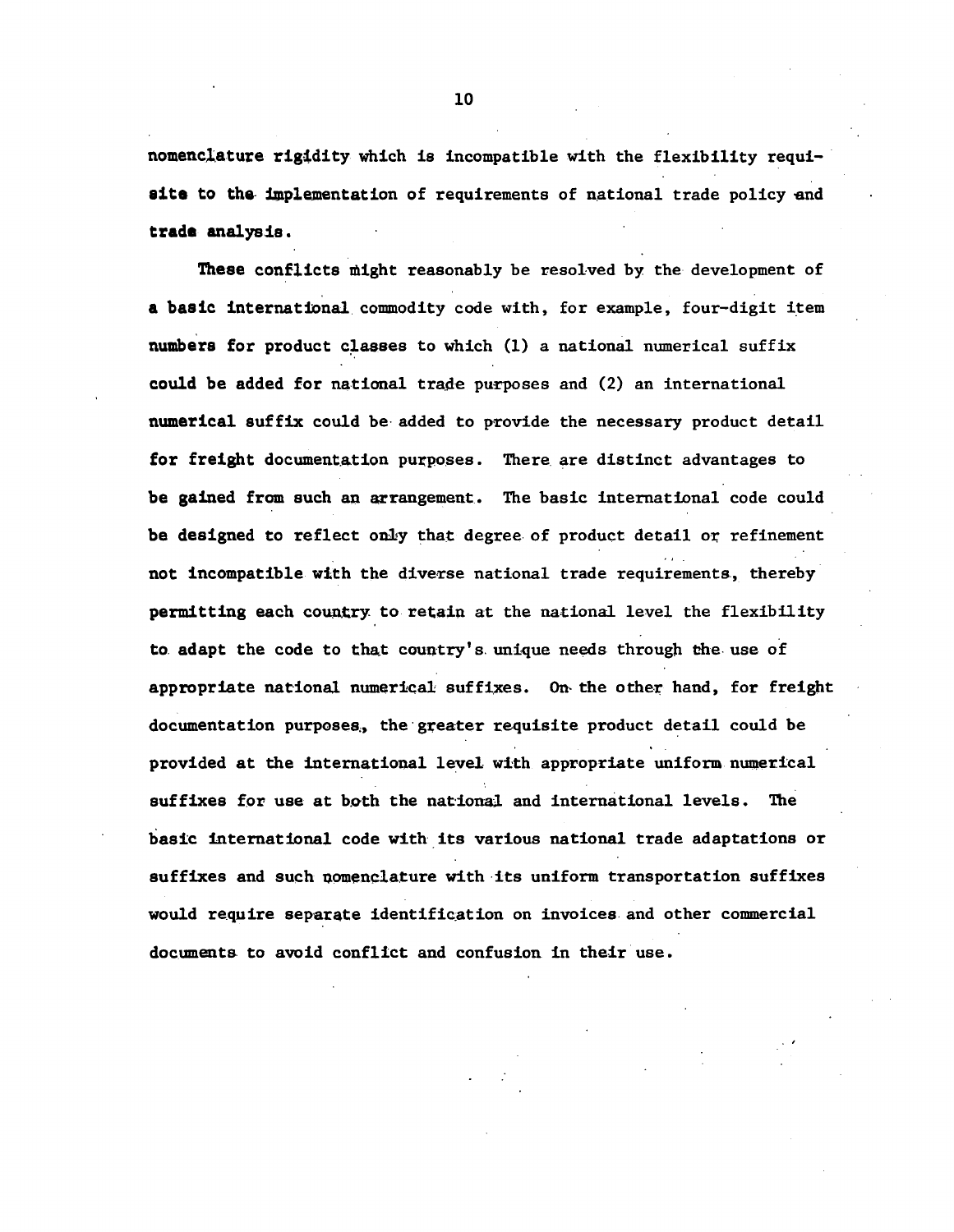The following illustrates how the basic international product nomenclature with four-digit item numbers may be adapted with two-digit suffixes for national trade purposes and alsc fot use as an international transport nomenclature: !/

| National Trade Nomenclature              |                          |                                                                                 |  |  |  |  |
|------------------------------------------|--------------------------|---------------------------------------------------------------------------------|--|--|--|--|
| International:<br>commodity<br>code item | National<br>trade suffix | Article description                                                             |  |  |  |  |
| 7862                                     | 10<br>20<br>30           | Widgets:<br>Colored but not drilled<br>Drilled, whether or not colored<br>0ther |  |  |  |  |

 $\mathbf{r}$  ,  $\mathbf{r}$ 

| International Transport Nomenclature      |                                   |                                                                                                                                                                  |  |  |  |
|-------------------------------------------|-----------------------------------|------------------------------------------------------------------------------------------------------------------------------------------------------------------|--|--|--|
| International :<br>commodity<br>code item | International<br>transport suffix | Article description                                                                                                                                              |  |  |  |
| 7862                                      | 10<br>15<br>20<br>40<br>80        | : Widgets:<br>Not packaged for retail sale:<br>$0$ val or round<br>Rectangular or square<br>0ther<br>Packaged for retail sale:<br>Rectangular or square<br>0ther |  |  |  |

#### 1. Organizational framework of the code

One of the primary considerations in the formulation of the system is organizing its provisions within a framework which permits its adaptability to individual needs and which facilitates its use.

 $1/$  Nothing in the text or in this illustration is intended to suggest the number of digits which should be used in the basic international product nomenclature or in either the national trade suffixes or the international transport suffixes. In all cases, no more and no fewer digits than are essential to the purpose at hand should be utilized.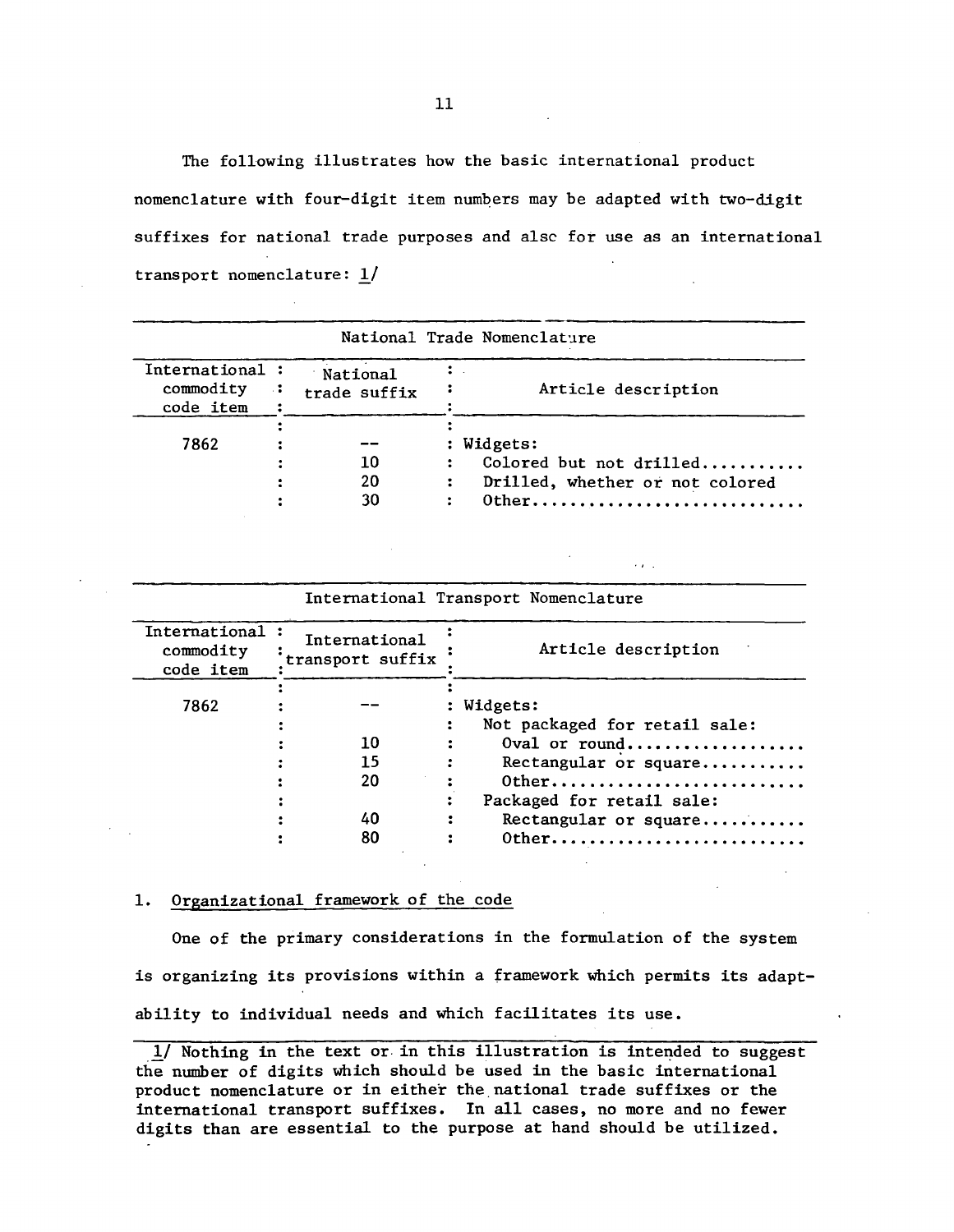a. The major subdivisions or schedules.--The subdivision of complete product nomenclatures into a small number of broad, reasonably coherent. and logical product schedules is common nomenclature practice that facilitates the user's ability to identify quickly the product classes of interest. The product content of each of the various schedules could be based upon such broad distinctions as the animal, vegetable, or mineral nature of the products, or their status as textiles, chemicals, metals, machines, electrical goods, and so forth.

If the number of these individual schedules is kept at less than 10, it may be possible--as a further assist to the user--to have the first digit of the product's item number the same as the number of the schedule in which the product is provided for. In addition, if there are, say, seven or eight schedules to the complete code, a country using it would be able to provide additional schedules at the national level for special and temporary classification provisions without increasing the number of digits in the tasic product numbering system.

b. The benefits of a hierarchical or tabular arrangement.--Inasmuch as many differences in individual needs manifest themselves in the area of necessary levels of product refinement or detail, it is appropriate that the code be developed within a hierarchical or tabular arrangement in which areas of product distinction are initially set forth in broad product classes and subsequently refined in their detail by the creation of subclasses. The· subclasses should exhaust, but not extend, the product coverage of the primary heading. The tabular arrangement of the system visually reveals to the user the interrelationships between coordinate and subordinate product headings and facilitates the user's ability to understand and interpret them.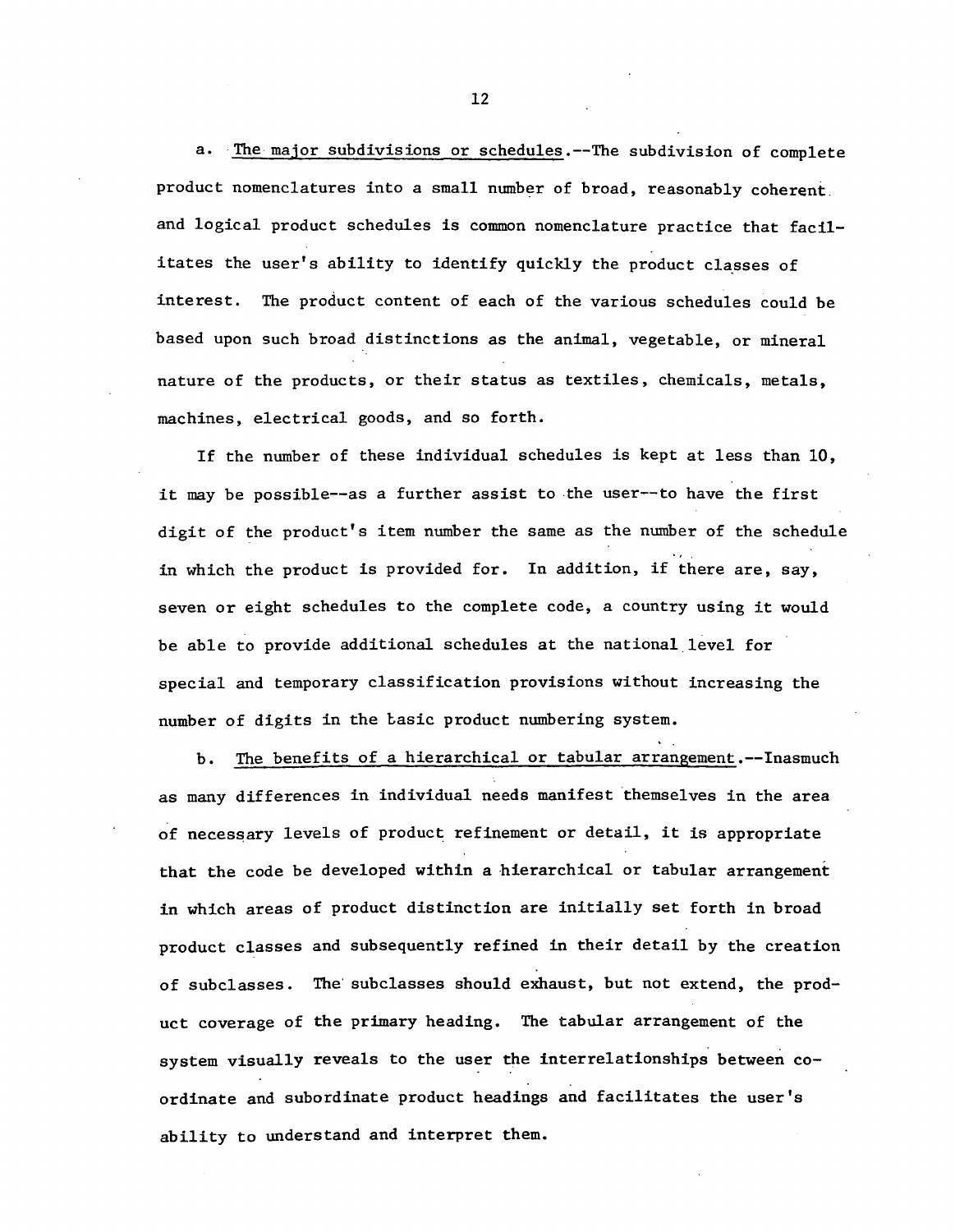The following illustrates how article provisions are set forth in a hierarchical or tabular scheme:

> Wood pulp; rag pulp; and other pulps derived from cellulosic fibrous materials and suitable **for paperlllaking .** ....... v ••••••••••••••• \_ ••••••••••••••••••• Mechanically ground wood pulp, except screenings: **Unbleached .** ...................................... . **Other .** ........................................... . Chemical wood pulp, except screenings: Sulfite: **Unbleached** .................................. . Other: Special alpha and dissolving grades................................ 0ther................................... Sulfate: Unbleached: **Hardwood..............................** Softwood................................ Other: Special alpha and dissolving grades................................. Other:  $\sim$   $\sim$ **Hardwood .** ......................... . **Softwood .** ........... , ............. . **Other ............................................ . Other ..** ................................................ .

The use of a tabular system permits the creation of as many levels of product refinement as may be necessary to reflect individual needs.

in Kil

c. The numbering system.--In the numbering of the article provisions in the system, it is desirable that the use of numerical suffixes be employed to reflect the classification of merchandise at the refined level. An example follows:

| 123. |    | Metal coins  |
|------|----|--------------|
|      | 40 | Gold coins   |
|      | 60 | Silver coins |
|      | 80 | Other        |

**Contract** 

The code number for metal coins would be 123 whiie the number for gold coins would be 123.40, i.e., the five-digit number formed by appending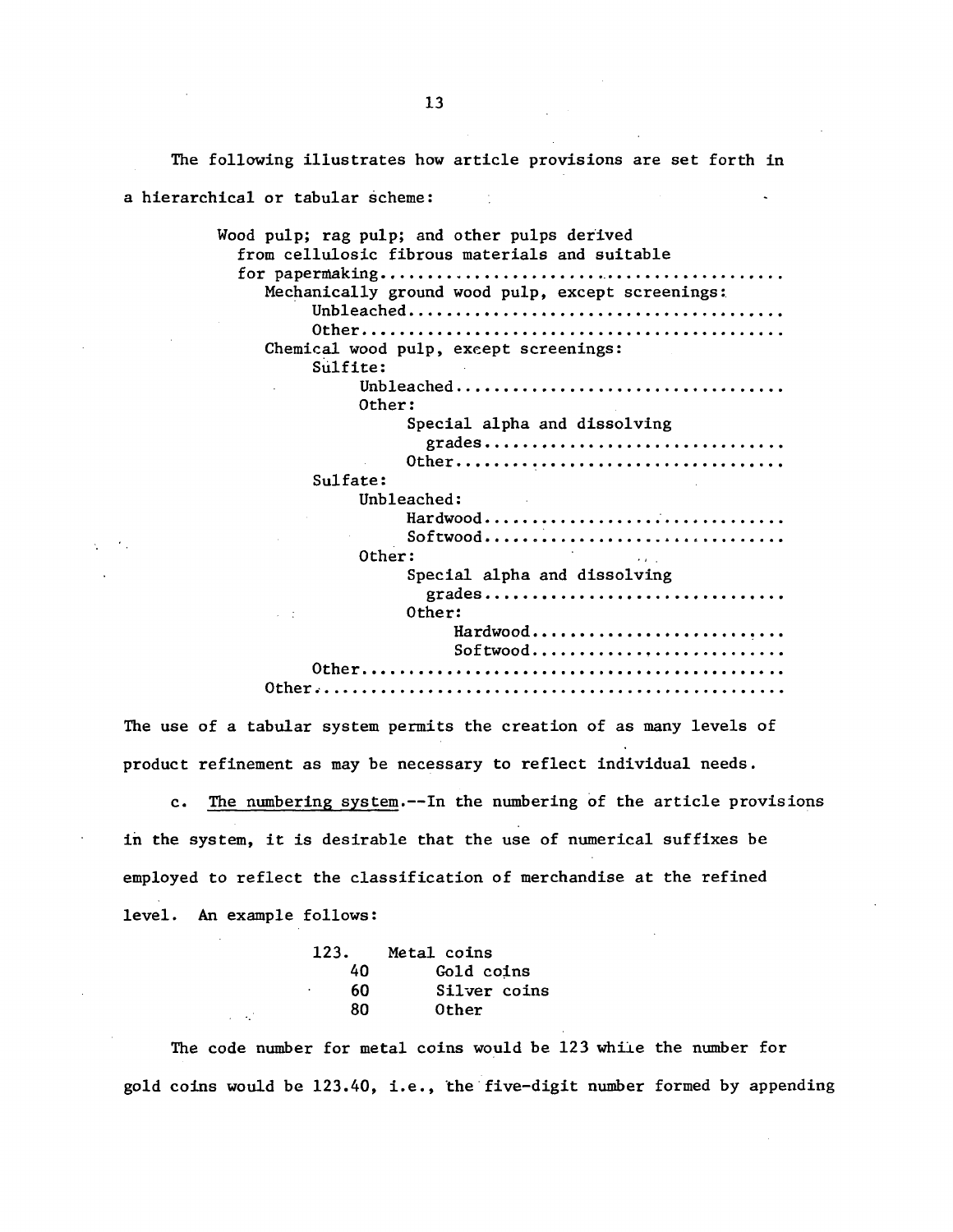the two-digit· suffix for gold coins to the three-digit number used to designate the primary or main heading.

The numbering arrangement should not employ more digits than necessary, since too many would increase the margin of error in reporting and would interfere with efforts to accommodate the numbering of further levels of detail that may be introduced at the national level. It is believed that a numbering system in the basic international code which reflected more than one level of primary headings and one level of inferior headings (as illustrated above) would be too cumbersome to adequately accommodate further extension required for national needs. In addition, during the formulation of the basic international nomenclature, effort should be made to maintain a reasonable balance in the number of provisions at each desired level in order to make the most efficient use of the numbering system.

#### 2. The development of product classes

The article provisions contained in the code can. be prepared only after a diligent factual investigation by qualified experts. For this purpose, it will be necessary to consult with experts from the world trade community. It is clear that the development of a sound and  $com$ mercially responsive nomenclature constitutes a highly technical undertaking requiring a considerable amount of factual interchange between persons familiar with the subject matter. It is unlikely, therefore, that a suitable system can be developed through a process of formal meetings. Simply stated, a product code cannot be successfully "negotiated."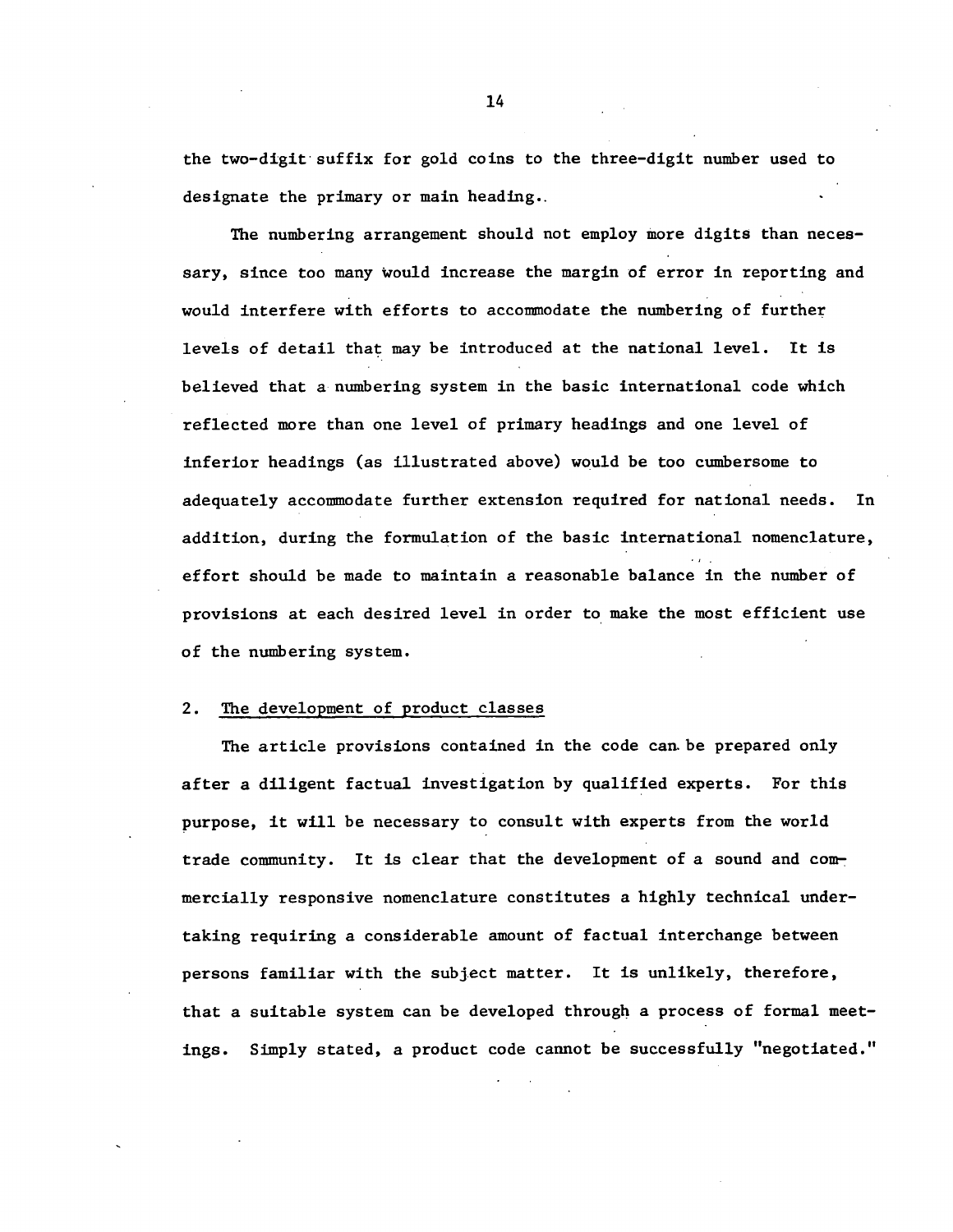It is apparent that during the course of formulating the system problems will continually arise with respect to terminology, standards of product differentiation, and the extent of product refinement or detail which should be recognized at the international level. The inability to resolve these differences would undoubtedly undermine the purposes of the system. Under the circumstances, each potential user must be willing to accept a reasonable degree of accommodation and compromise in the formulation of the system.

## 3. International body or agency for the development of the code

The breadth of potential applicability of the code necessitates its development under the auspices of an international body or agency whose staff is competent to deal with the technical matters involved and whose membership represents a reasonable geographic and economic cross section of the trading world. The organization should have at its disposal an experienced technical staff which would be responsible for the preparation of drafts of the code.

As noted previously, many of the major existing commodity codes contain significant differences in organization and product classification treatment, undoubtedly as a result of each having been formulated in order to serve its own unique and individual purposes. No existing code, therefore, can fully accommodate the individual needs presently being satisfied by the multitude of existing systems. Under the circumstances, a code suitable for adaptation at national and international levels for customs, statistical, and transport purposes should be formulated as a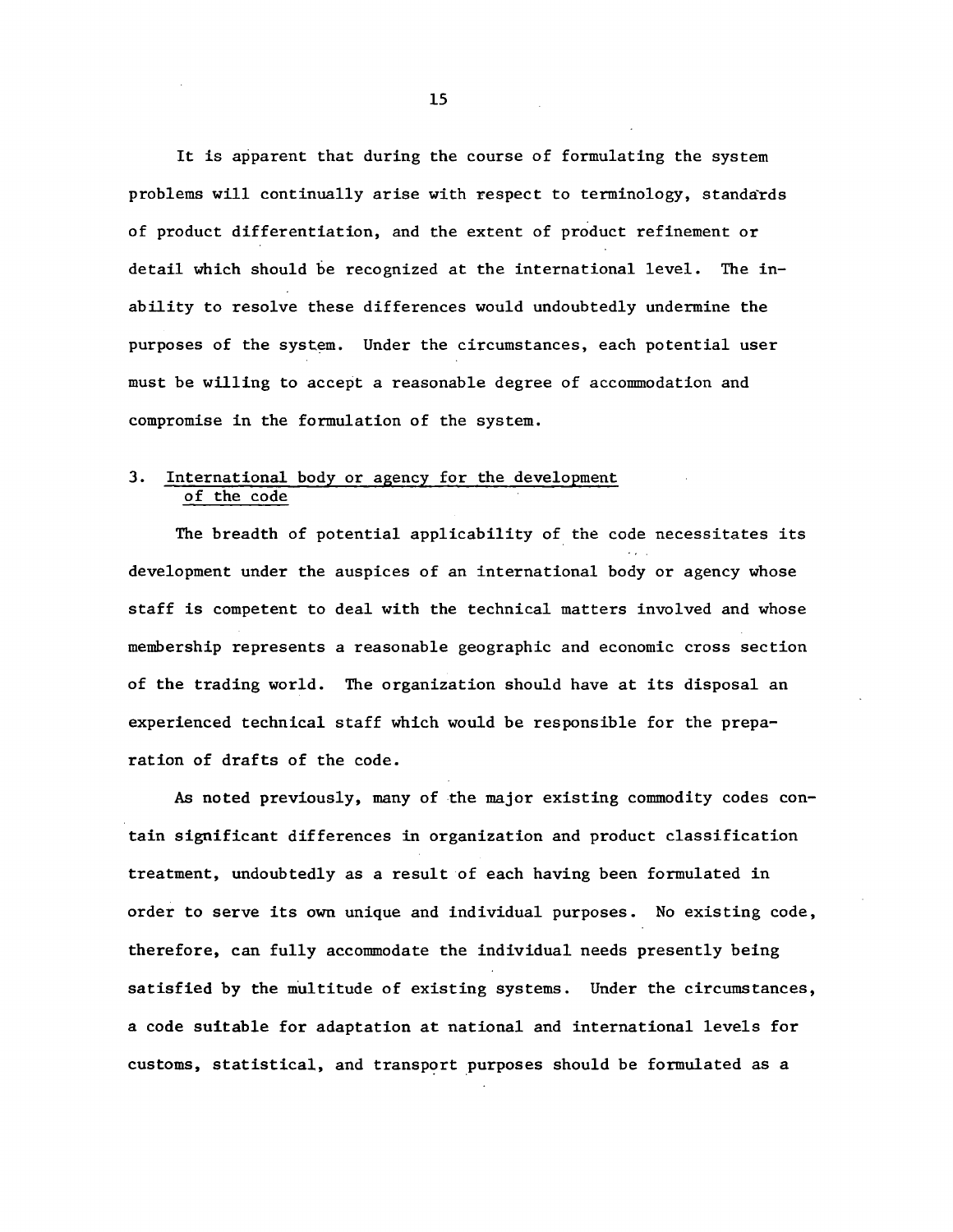new system to insure its responsiveness to the uses for which the code is intended to be employed. Although existing systems may be generally discordant, many evidence useful elements of organization, systematicness, and descriptive technique. Thus, no existing system should·be overlooked in the search for useful provisions and techniques for designing and developing the desired international product nomenclature.

## 4. Process of formulation

The course of the development of the code should include the following:

- 1. An agreement on standards and guidelines which should control the development of the code.
- 2. An agreement on an overall organizational outline of the code and its numbering scheme.
- 3. For each major segment of the code, the convening of groups of experts to prepare initial drafts including appropriate explanatory materials and the adaptations necessary to assimilate freight tariff codes.
- 4. A period for review and comment by potential users.
- 5. Examination by technical staff of submitted comments and, when appropriate, the preparation and submission of further drafts.
- 6. Periodic plenary sessions to review progress.

It is recognized that, as work proceeds, the technical working group by common assent may develop techniques for expediting the work on the product code to insure its completion and adoption at the earliest practicable date.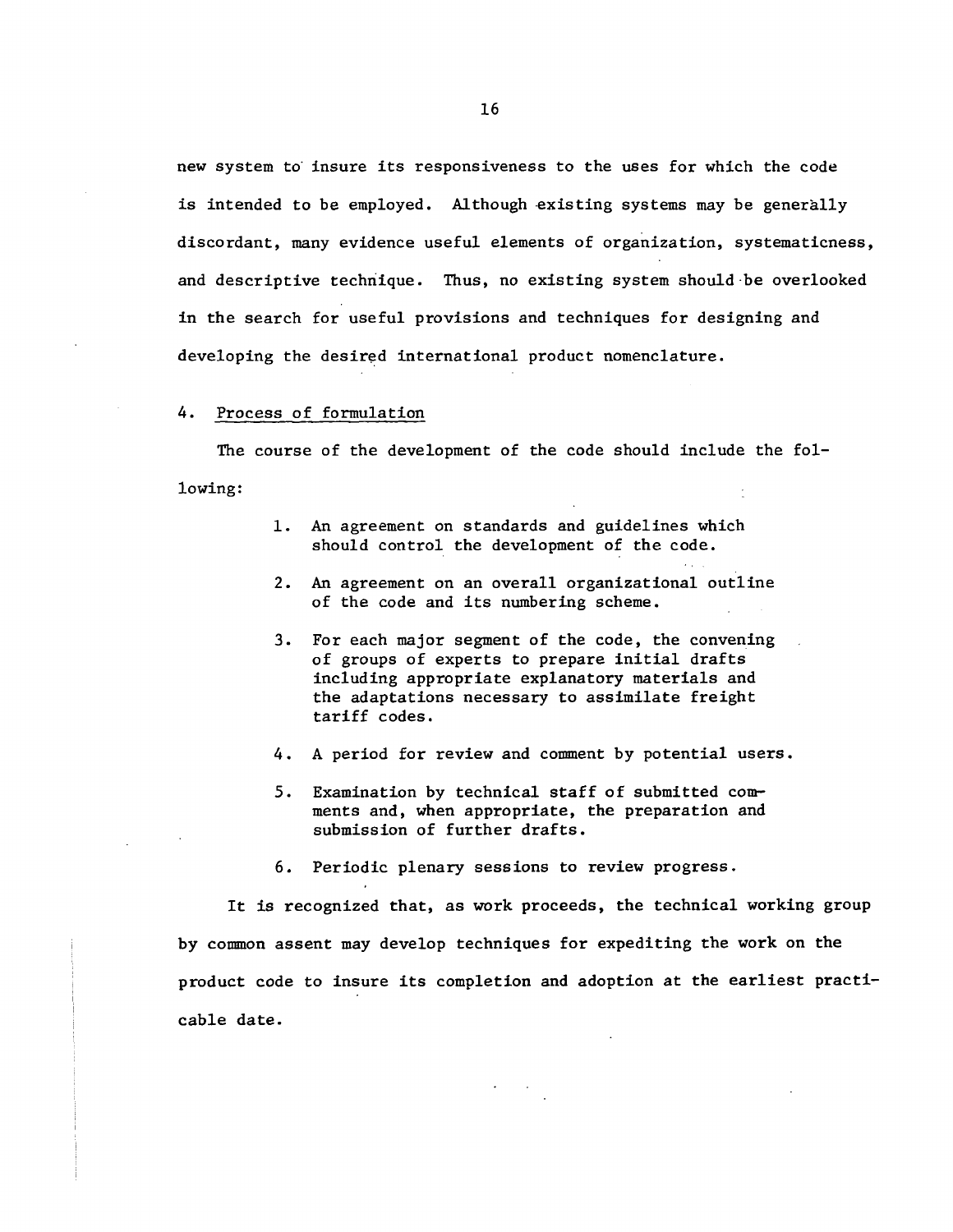E. MAINTENANCE AND ADMINISTRATION OF THE INTERNATIONAL CODE Under the best conditions, unintended and anomalous classifica- tions occur when the realities of trade have been overlooked or misin-'terpreted in the framing of product categories, or when new products are introduced after the system has been made effective. In addition, it is apparent that once the system is implemented, differences of opinion will arise among the various users as to the classification of specific articles under the system. Differences in the interpretation and application of the system result in inconsistency of classification treatment, which undermines the purposes of a uniform code. Under the circumstances, it is essential that administrative machinery be created for the purposes of (1) achieving uniformity in the application of the system and (2) according periodic, if not continuous, review of the code in order to keep its provisions reflective of technological progress in trade.

At the national level, suitable procedures and facilities would have to be established to provide for the centralized administration of the code and to consider the desirability of proposed amendments to improve the system. In addition, an international supervisory body should be created for the same purposes. The responsibility of this international body should be governed by the terms of a formal convention to insure that the system is properly maintained and kept up to date.